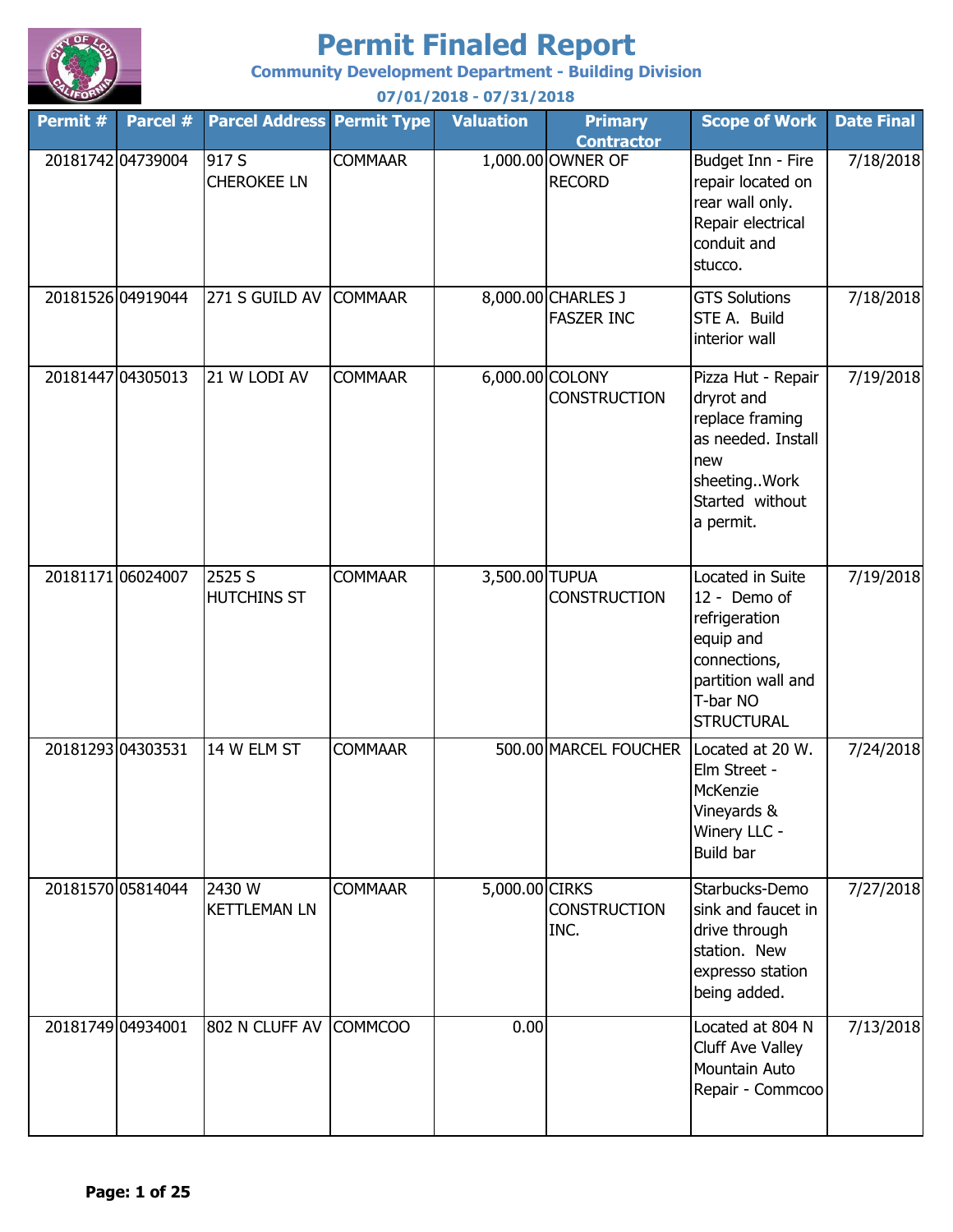

**Community Development Department - Building Division**

**Permit # Parcel # Permit Type Valuation Primary Parcel Address Contractor Scope of Work Date Final 07/01/2018 - 07/31/2018** 20180155 05803024 | 1401 LOWER COMMTI | 400,000.00 YERGLER CONSTRUCTION CO INC Comm TI - Suite 110 - The Habit Burger Grill 7/2/2018 20180349 05803026 1515 LOWER COMMTI 24,500.00 MARK JOSEPHSON CONSTRUCTION, INC. Suite 110 - Verizon TI adding nonstructural walls and an accessible restroom, new interior lighting, power and HVAC distribution ducts. No exterior work. 7/9/2018 20180676 04303307 9 N SCHOOL ST COMMTI | 35,000.00 NATHAN WILKERSON **Tenant** Improvement - Weibel Family Winery - Winery tasting room include (2) unisex public restrooms & utility space no food preparation. 7/12/2018 20172234 04521002 100 W LODI AV COMMTI | 125,000.00 ELEVEN WESTERN BUILDERS INC CVS Pharmacy - Interior/exterior renovations to improve accessibility and expansion of pharmacy. 7/19/2018 20181311 02913015 2200 W DEMOLISH 5,000.00 ACOSTA CONSTRUCTION, INC Demolish sheet rock in living room only. 7/2/2018 20181242 04916016 DEMOLISH 1,500.00 DELTA BUILDING, INC. **Highwater** Brewing. Demo only interior partitions wall and suspended ceilings, doors. Work started without a permit 7/10/2018 1515 LOWER SACRAMENT RD 9 N SCHOOL ST 100 W LODI AV 2200 W WALNUT ST 927 INDUSTRIAL WY 1401 LOWER SACRAMENT RD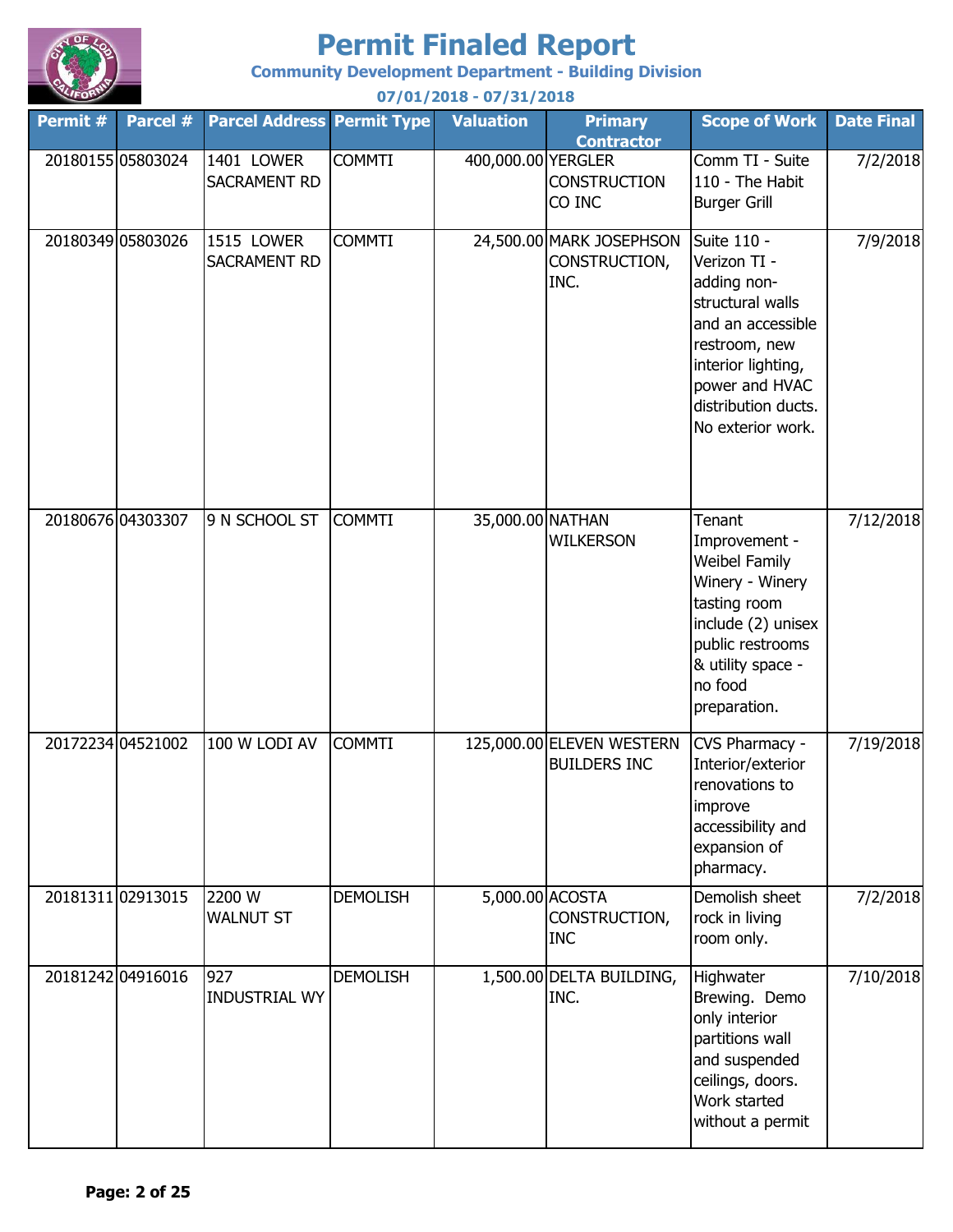

**Community Development Department - Building Division**

**Permit # Parcel # Permit Type Valuation Primary Parcel Address Contractor Scope of Work Date Final 07/01/2018 - 07/31/2018** 20181246 04719108 226 E LODI AV DEMOLISH 7,000.00 JIM THORPE OIL INC @228 1/2 E. Lodi Avenue - Demolition of 20'x40' vacant shop structure 7/17/2018 20181472 04141011 301 ELECSERV 3,180.00 SUPERIOR ELEC. & REFRIGERATION INC., dba SUPERIOR ENERGY Electrical Panel Upgrade 100 amp to 200 amp 7/13/2018 20180172 03718018 101 S ELECSERV 1,400.00 SUPERIOR ELEC. & REFRIGERATION INC., dba SUPERIOR ENERGY location Electrical panel upgrade from 100 amp to 200 amp - same 7/17/2018 20181213 03710030 306 N HAM LN ELECSERV | 1,600.00 SCOTT LOVOTTI Located at 308 A N Ham Ln Replace existing 200 amp panel like for like NO **OCCUPANCY** 7/18/2018 20181675|03504029 |705 N LOMA DR |ELECSERV | 900.00|ELLIOTT ELECTRIC, INC. Replace 125 amp panel with 125 amp panel in same location due to main breaker fire. 7/27/2018 2018103102920017 229 TIOGA DR ELECSERV 1,500.00 OWNER OF RECORD Change out existing 100 amp panel with 100 amp (same location) 7/27/2018 20181777 03530008 1313 HOLLY DR ELECSERV 3,000.00 ASAP ELECTRIC New main service panel. 100 amp to 100 amp. New location. 7/31/2018 20181541 02905030 700 EL ELECSERV 1,500.00 ASAP ELECTRIC Replace existing 100 amp service with new 100 amp panel. 7/31/2018 229 TIOGA DR 1313 HOLLY DR ELECSERV 700 EL CAPITAN DR 226 E LODI AV 301 **MOKELUMNE** RIVER DR 101 S CRESCENT AV 306 N HAM LN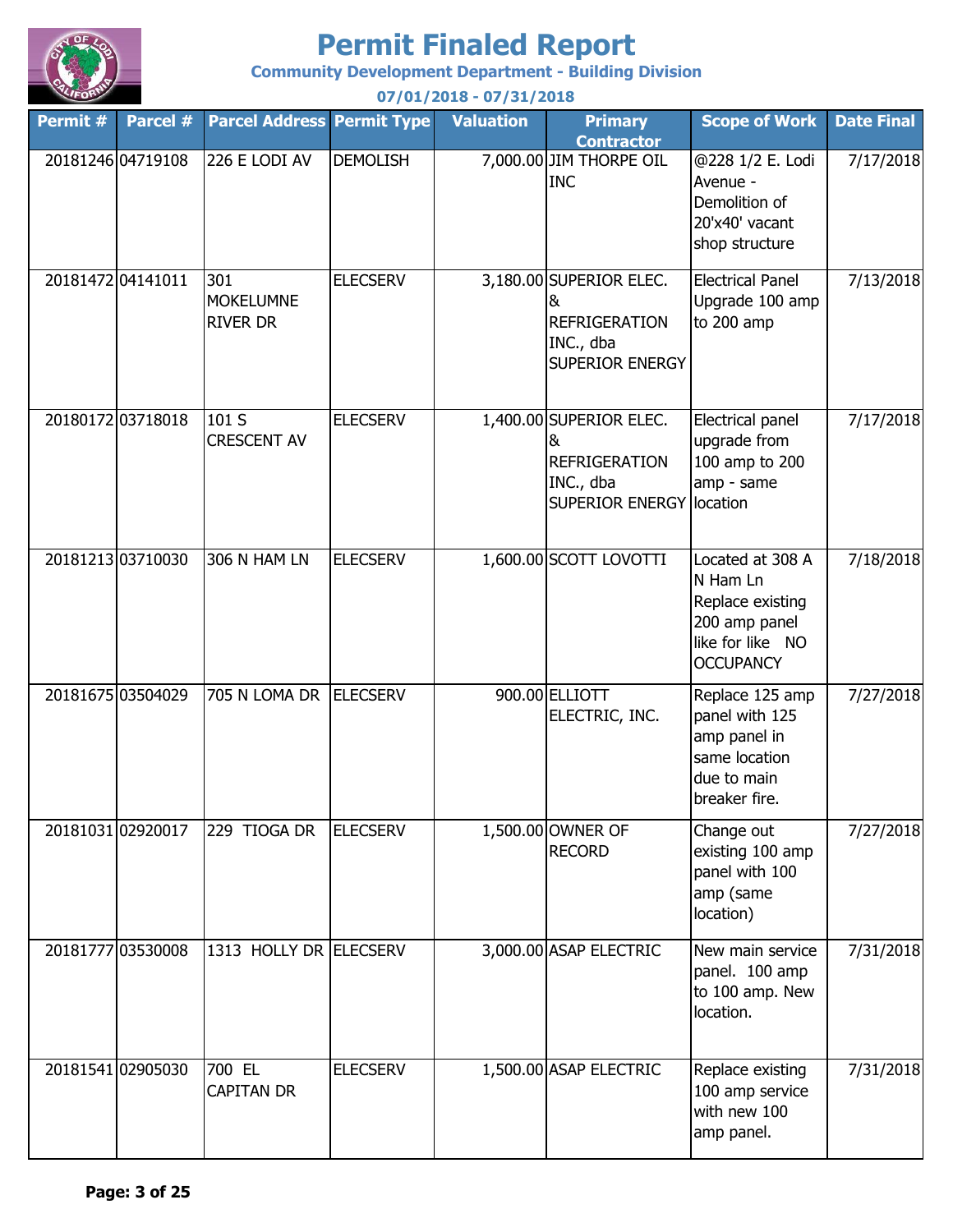

**Community Development Department - Building Division**

**Permit # Parcel # Permit Type Valuation Primary Parcel Address Contractor Scope of Work Date Final 07/01/2018 - 07/31/2018** 20181184 05851003 2375 | EQUIP | 5,275.00 BAKERS HEATING & AIR Replace evap coil in the attic and condensor on the ground. No furnace 7/2/2018 20181435 06021013 1086 | EQUIP 5,000.00 AMERICAN HEATING AND AIR HVAC changeout split system. Backyard/sideyard like for like 7/2/2018 20181589 04126009 | 451 DONNER | EQUIP 8,200.00 GREG KOEHLER HEATING & AIR HVAC pkg unit change out on roof like for like. 7/2/2018 20181605|03905113 |1060 MASON ST|EQUIP 7,362.00|B & W MECHANICAL INC HVAC split system change out like for like. AC on ground furnace in closet. 7/3/2018 20181010 02906019 624 EL EQUIP 9,763.00 HONEYS AIR INC Replace existing HVAC split system. 7/5/2018 20181500 02905005 EQUIP 1,050.00 DAN DAVIS 2415 TEJON ST **CONSTRUCTION** Run a new dedicated 1/2" gas line for stove in kitchen. 7/5/2018 20181438 03324008 | 1433 KEAGLE | EQUIP | 7,800.00 TOKAY HEATING AND AIR CONDITIONING HVAC replace existing package unit on roof 7/5/2018 20181458 04507037 745 S SCHOOL EQUIP 12,000.00 HONEYS AIR INC HVAC change out 3 ton package unit on the ground 7/5/2018 20181368 02918014 2216 W EQUIP 10,315.00 HONEYS AIR INC Replace existing HVAC with 25 ton split system 7/5/2018 20181393 03531023 603 N HAM LN EQUIP 16,561.00 BELL BROTHER'S HEATING AND AIR INC. Replace central gas split system on side of house 7/5/2018 745 S SCHOOL **ST** 2216 W ALADDIN WY 603 N HAM LN 451 DONNER DR 624 EL CAPITAN DR 1433 KEAGLE WY 2375 MEDALLION WY 1086 BRADFORD CI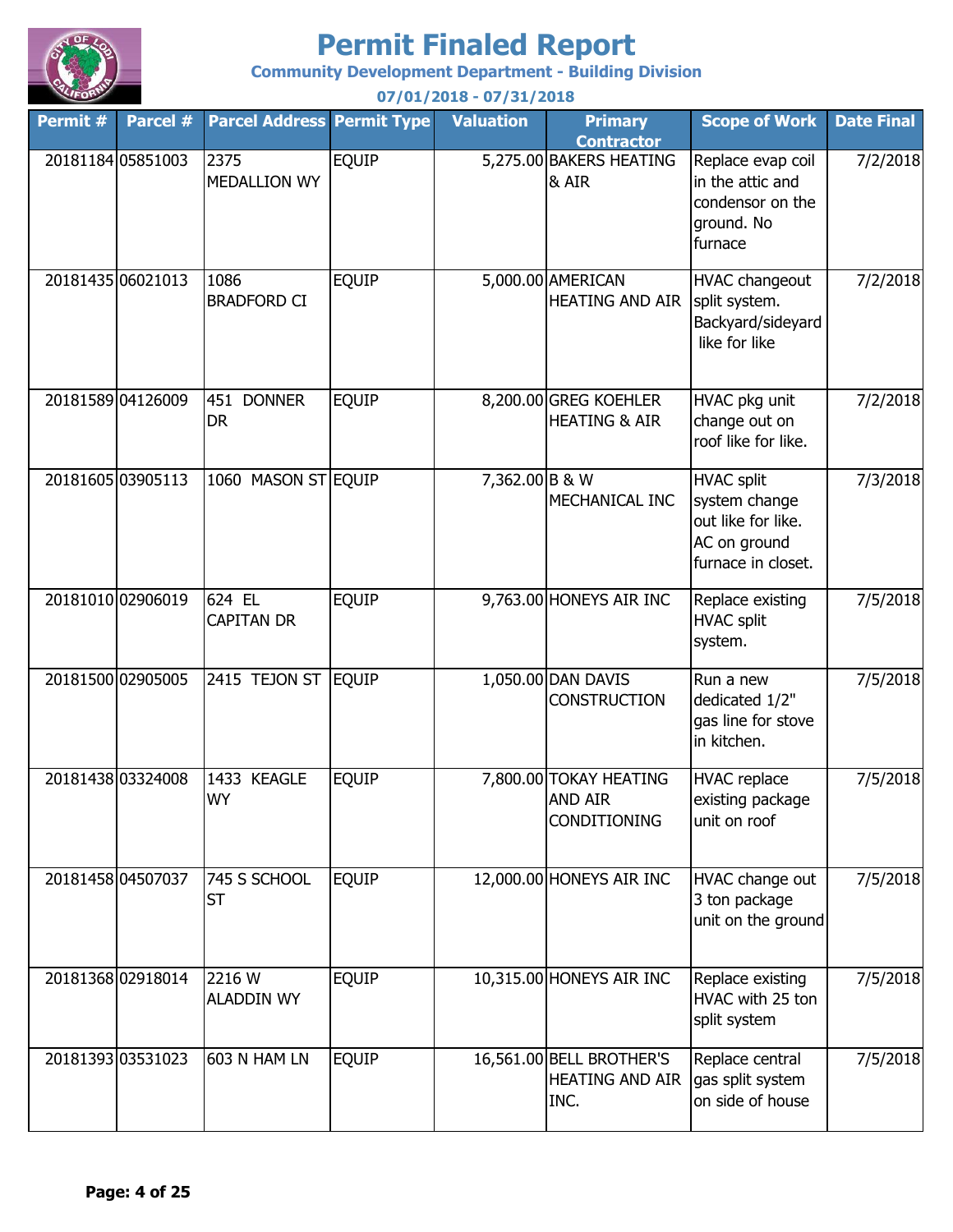

**Community Development Department - Building Division**

**Permit # Parcel # Permit Type Valuation Primary Parcel Address Contractor Scope of Work Date Final 07/01/2018 - 07/31/2018** 20171792 02905027 724 EL EQUIP 5,500.00 ALL AIR INC. DBA ALL AIR HEATING & AIR CONDITIONING Change out HVAC package unit on roof 7/5/2018 20181571 04716309 720 S EQUIP 84,380.00 BAKERS HEATING & AIR Apartment Bldg Units 1-14.HVAC changeout 14 package units on roof 7/5/2018 20181682 03918319 700 DAISY AV EQUIP 1,800.00 STAGECOACH PLUMBING Replace approx 15' of sewer line lateral with 4" ABS 7/9/2018 20181588 03517312 1544 LAKE ST EQUIP 7,900.00 GREG KOEHLER HEATING & AIR HVAC pkg unit change out on roof like for like. 7/10/2018 20181049|05854022 |2214 OLSON DR|EQUIP 1,400.00|CRYSTAL PLUMBING Replace Water Heater in garage like for like 7/10/2018 20181489 04149035 11116 RIVER EOUIP 12,545.00 GRIZZLY MECHANICAL **SERVICES** HVAC change out split system like for like. AC on ground, furnace in garage. 7/10/2018 20181369 04132045 128 EQUIP 12,513.00 HONEYS AIR INC Replace existing HVAC with 35 ton split system. 7/11/2018 20181164 04716308 320 E TOKAY ST EQUIP 2,100.00 COMFORT AIR, INC. Replace Water Heater in garage 7/11/2018 20171273 03928040 627 W TURNER EQUIP 19,466.00 HONEYS AIR INC Replace existing HVAC with a 3 ton split system. Replace existing duct work with new ducts. Like for like. 7/11/2018 320 E TOKAY ST 627 W TURNER RD 700 DAISY AV 1544 LAKE ST 1116 RIVER POINTE DR 128 MOKELUMNE RIVER DR 724 EL CAPITAN DR 720 S WASHINGTON ST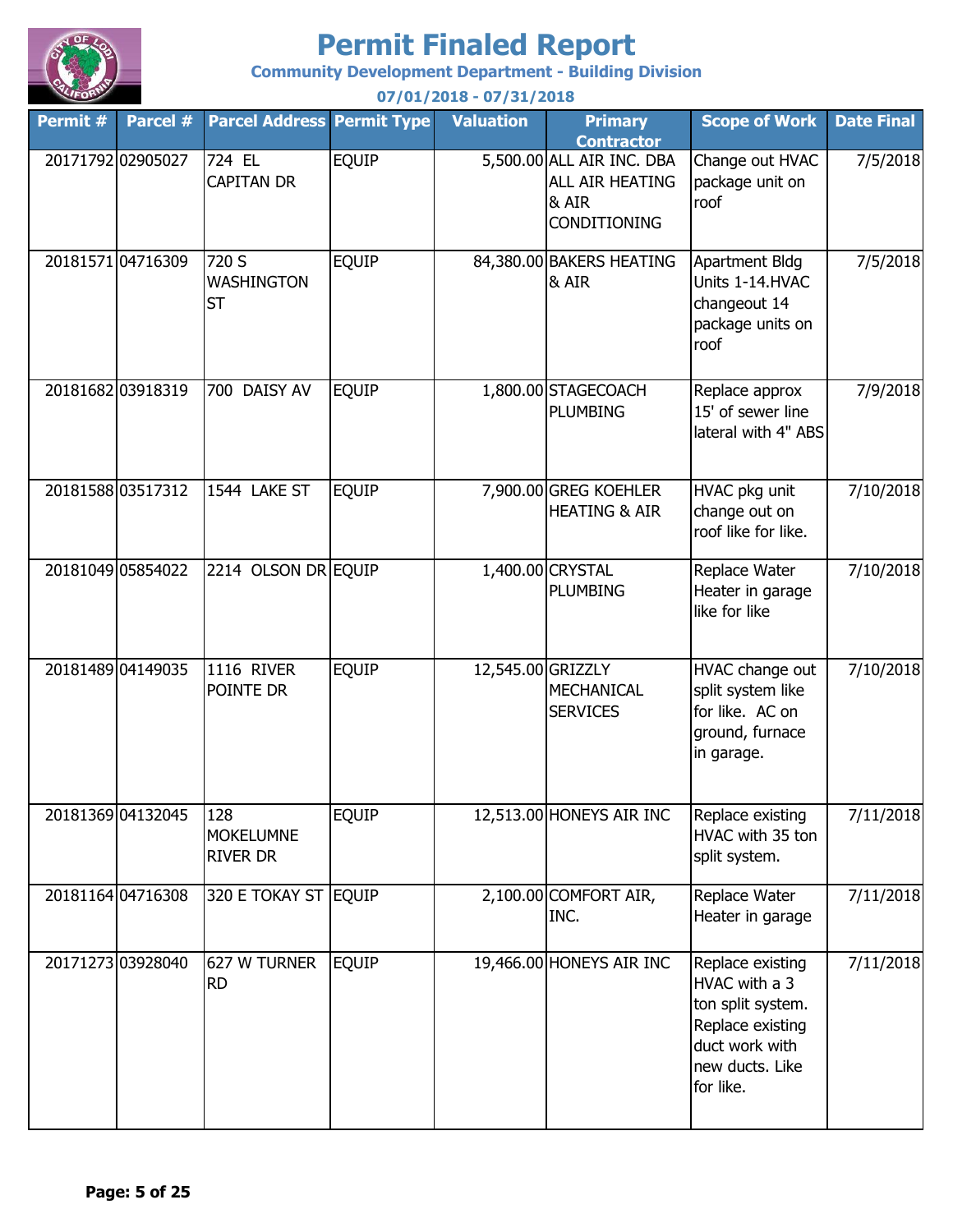

**Community Development Department - Building Division**

| Permit # | Parcel #          | <b>Parcel Address Permit Type</b>     |              | <b>Valuation</b> | <b>Primary</b><br><b>Contractor</b>                                                            | <b>Scope of Work</b>                                                                    | <b>Date Final</b> |
|----------|-------------------|---------------------------------------|--------------|------------------|------------------------------------------------------------------------------------------------|-----------------------------------------------------------------------------------------|-------------------|
|          | 20180587 03917026 | 741 LOUIE AV                          | <b>EQUIP</b> |                  | 7,490.00 GIDDENS<br><b>BROTHERS INC</b>                                                        | HVAC change out<br>split system                                                         | 7/12/2018         |
|          | 2018058802932043  | 2479<br><b>MACARTHUR PK</b>           | <b>EQUIP</b> |                  | 4,621.00 GIDDENS<br><b>BROTHERS INC</b>                                                        | Fireplace insert<br>install using<br>ecting 1/2" gas<br>hookup                          | 7/12/2018         |
|          | 20181028 06213021 | 445 E ALMOND -<br><b>40 DR</b>        | <b>EQUIP</b> |                  | 2,800.00 R D L INC DBA MC<br><b>LAUGHLIN AIR</b>                                               | Unit #40 -<br>Change of same<br>for same gas<br>furnace only. In<br>Closet.             | 7/12/2018         |
|          | 20181152 03927115 | 1400<br>EDGEWOOD DR                   | <b>EQUIP</b> | 11,767.00 B & W  | MECHANICAL INC                                                                                 | Change out HVAC<br>in garage<br>condenser in yard                                       | 7/12/2018         |
|          | 20181165 03934023 | 520<br><b>FORREST</b><br>AV           | <b>EQUIP</b> |                  | 11,622.00 COMFORT AIR,<br>INC.                                                                 | <b>HVAC split</b><br>system replace<br>water heater in<br>garage                        | 7/12/2018         |
|          | 20181412 05857072 | 2542 LEGACY<br><b>WY</b>              | <b>EQUIP</b> |                  | 2,600.00 DESIGN WEST<br><b>LANDSCAPING</b>                                                     | Run new<br>electrical service<br>to portable spa.<br>50 amp breaker                     | 7/12/2018         |
|          | 20181439 06257026 | 278<br><b>CULBERTSON</b><br><b>DR</b> | <b>EQUIP</b> |                  | 8,677.00 ALL AIR INC DBA:<br>ALL AIR HEATING<br>& AIR<br><b>CONDITIONING</b>                   | Replace HVAC<br>split system like<br>for like Furnace in<br>garage and A/C<br>on ground | 7/13/2018         |
|          | 2018071303929025  | 512 PALM AV                           | <b>EQUIP</b> |                  | 7,490.00 GIDDENS<br><b>BROTHERS INC</b>                                                        | HVAC change out<br>on roof                                                              | 7/13/2018         |
|          | 20181613 03940015 | <b>1127 N HAM LN</b>                  | <b>EQUIP</b> |                  | 11,000.00 SUPERIOR ELEC.<br>8<br><b>REFRIGERATION</b><br>INC., dba<br>SUPERIOR ENERGY In hall. | HVAC change out<br>split system like<br>for like. AC on<br>ground, furnace              | 7/13/2018         |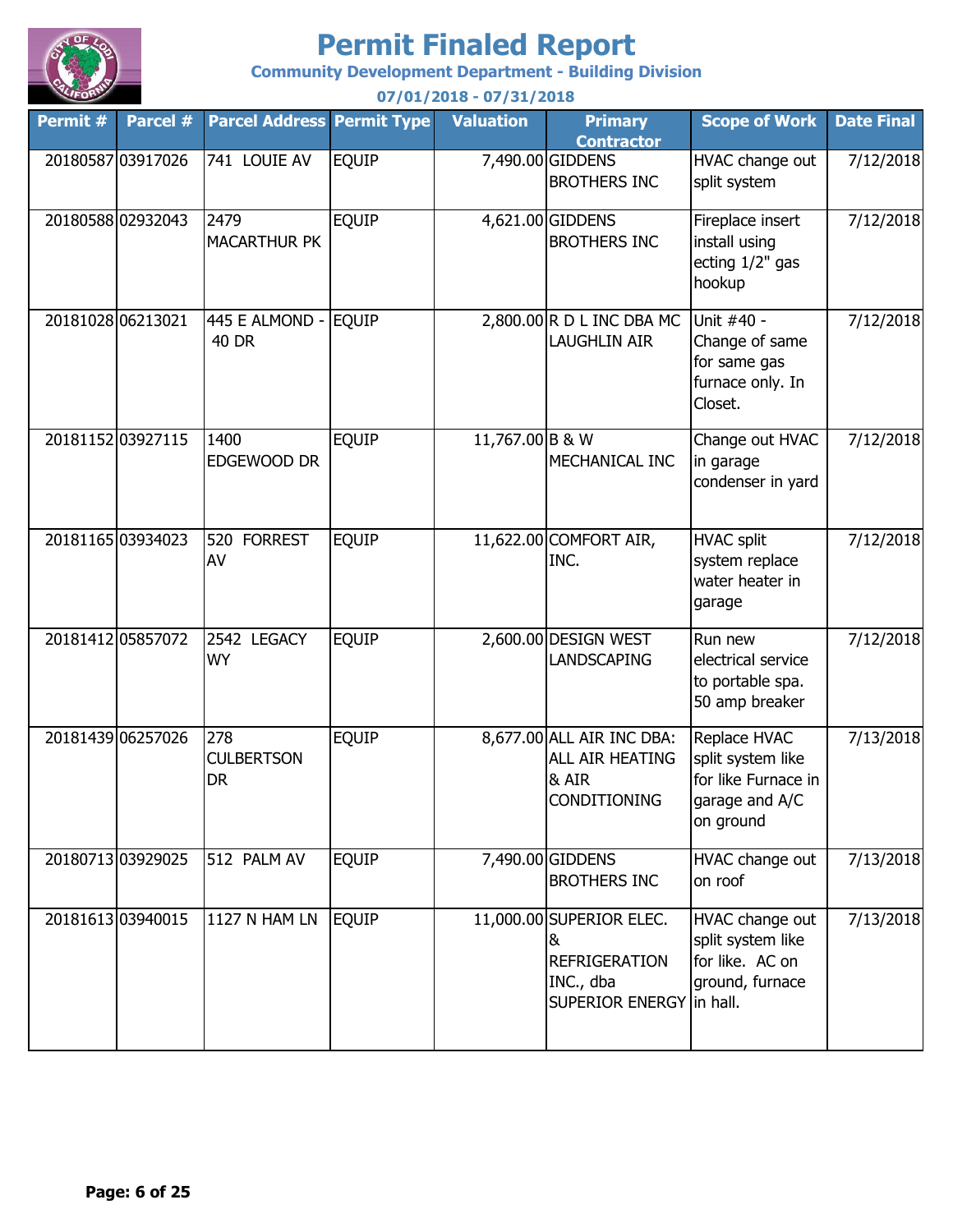

**Community Development Department - Building Division**

**Permit # Parcel # Permit Type Valuation Primary Parcel Address Contractor Scope of Work Date Final 07/01/2018 - 07/31/2018** 20181655 03705006 26 S HAM LN EQUIP 13,300.00 TOKAY HEATING AND AIR CONDITIONING HVAC change out split system like for like. AC on ground and furnace in garage. 7/16/2018 20180422 02730009 2441 EQUIP 8,850.00 GIDDENS BROTHERS INC HVAC change out split system 7/16/2018 20171680 06016016 EQUIP 50.00 OWNER OF 1326 ARUNDEL RECORD Changed out main breaker. Panel needs to be re-sealed. 7/16/2018 20180785 05832003 1826 W EQUIP 8,049.00 ALL AIR INC. DBA ALL AIR HEATING & AIR CONDITIONING Suite C2 - Comm Bldg - Replace package unit on roof. 7/17/2018 20172967 03115003 537 YORK ST EQUIP 1,800.00 AGANS & AGANS INC. DBA: A & A ELECTRIC Upgrade main service panel from 100 amp to 200 amp. 7/17/2018 20181652 02932030 EQUIP 8,950.00 BAKERS HEATING & AIR HVAC change out split system like for like. Furnace and coil in garage, AC on ground. 7/18/2018 20181341 04311411 | 424 E ELM ST | EQUIP 6,899.00 ALL AIR INC. DBA ALL AIR HEATING & AIR CONDITIONING @ 424 1/2 E. Elm Street - Replace HVAC package unit-like for like 7/18/2018 20180848|03938025 |830 DENBY WY |EQUIP | 11,690.00|GIDDENS BROTHERS INC HVAC change out split system 7/19/2018 20180516 04525009 4 W VINE ST EQUIP 500.00 OWNER OF RECORD Replace 100 amp panel. Same location 7/19/2018 20181734|03303423 |1901 W TOKAY |EQUIP 750.00|STAGECOACH |Install two way at | 7/19/2018 PLUMBING Install two way at city clean out 4" ABS ST 537 YORK ST 2384 HYDE PARK CI 424 E ELM ST 4 W VINE ST 26 S HAM LN 2441 GRENOBLE CT  $CT$ 1826 W KETTLEMAN LN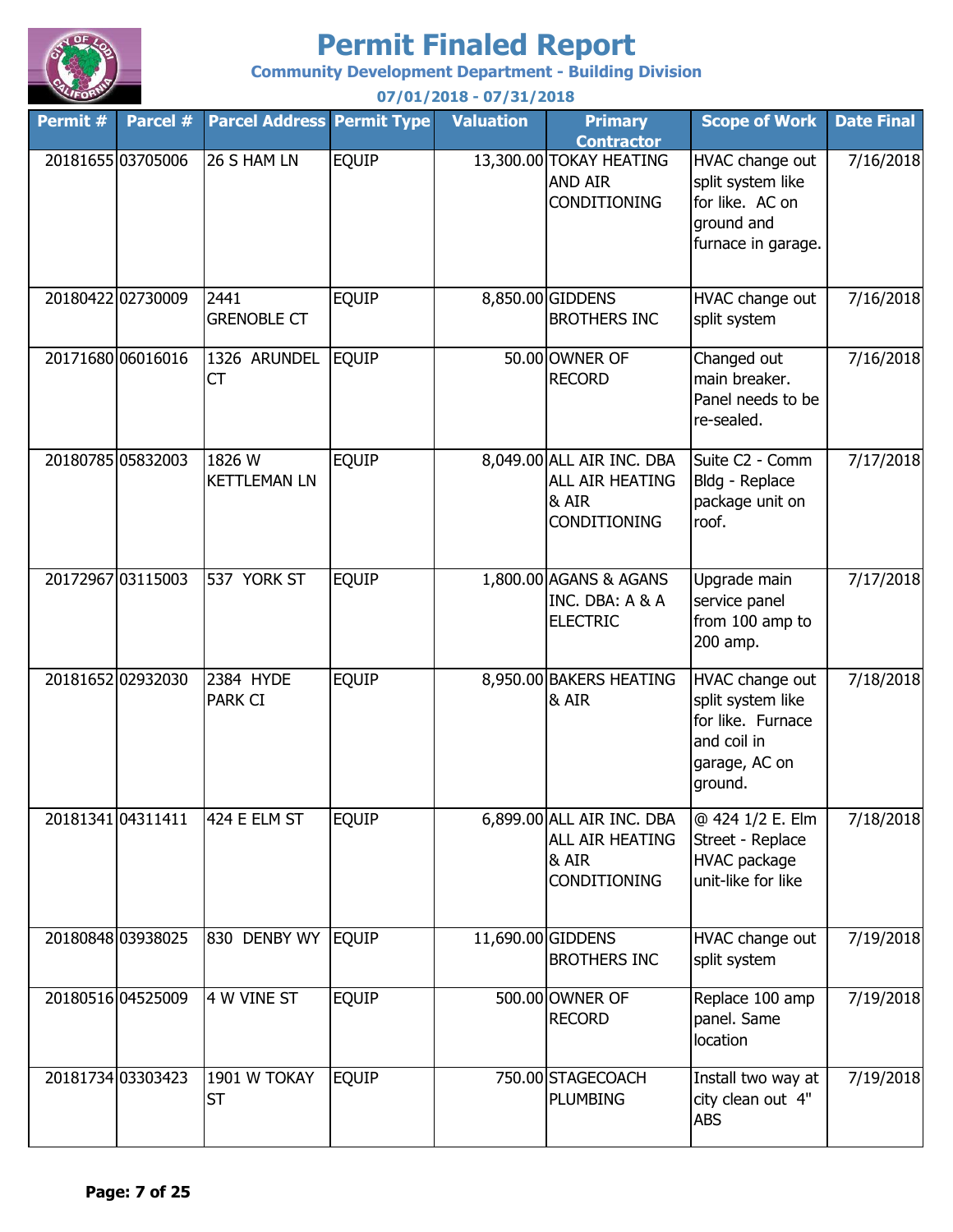

**Community Development Department - Building Division**

**Permit # Parcel # Permit Type Valuation Primary Parcel Address Contractor Scope of Work Date Final 07/01/2018 - 07/31/2018** 20181592 02916027 2042 KENWAY EQUIP 5,800.00 ABC PLUMBING HEATING & AIR CONDITIONING Replace package unit on roof. 7/23/2018 20181284 05856025 2100 KATNICH EQUIP 17,613.00 GILMORE SERVICES INC DBA GILMORE HEAT AIR SOLAR **CONTRACTORS** Change our HVAC split system in attic and yard 7/23/2018 20181560 03903018 | 1116 W | EQUIP | 7,250.00 TOKAY HEATING AND AIR CONDITIONING HVAC remove and replace package unit on ground like for like 7/23/2018 20181534 05850022 2253 EQUIP 13,350.00 TOKAY HEATING AND AIR CONDITIONING Replace HVAC split system AC on ground furnace in attic 7/24/2018 20181488 02949014 EQUIP 7,000.00 GRIZZLY MECHANICAL **SERVICES** HVAC change out split system like for like. AC on ground, furnace in office 7/24/2018 20181174 04516039 1100 S EQUIP 7,500.00 ANGKOR HEATING AIR CONDITIONING & REFRIGERATION Change out 2.5 ton split system. Furnace in basement, condenser in back yard. 7/24/2018 20180847 03323020 1500 W TOKAY EQUIP 5,975.00 GIDDENS BROTHERS INC HVAC change out split system 7/24/2018 20180038 02922004 218 RAINIER EQUIP 1,400.00 OWNER OF RECORD Replace Water Heater in garage 7/24/2018 20180451 01562033 2401 EILERS EQUIP 6,300.00 ALL AIR INC. DBA ALL AIR HEATING & AIR CONDITIONING Replace package unit like for like 7/25/2018 2836 PARADISE DR 1100 S PLEASANT AV 1500 W TOKAY ST 218 RAINIER DR 2401 EILERS #906 LN 2042 KENWAY  $\mathsf{CT}$ 2100 KATNICH LN 1116 W TURNER RD 2253 HEAVENLY WY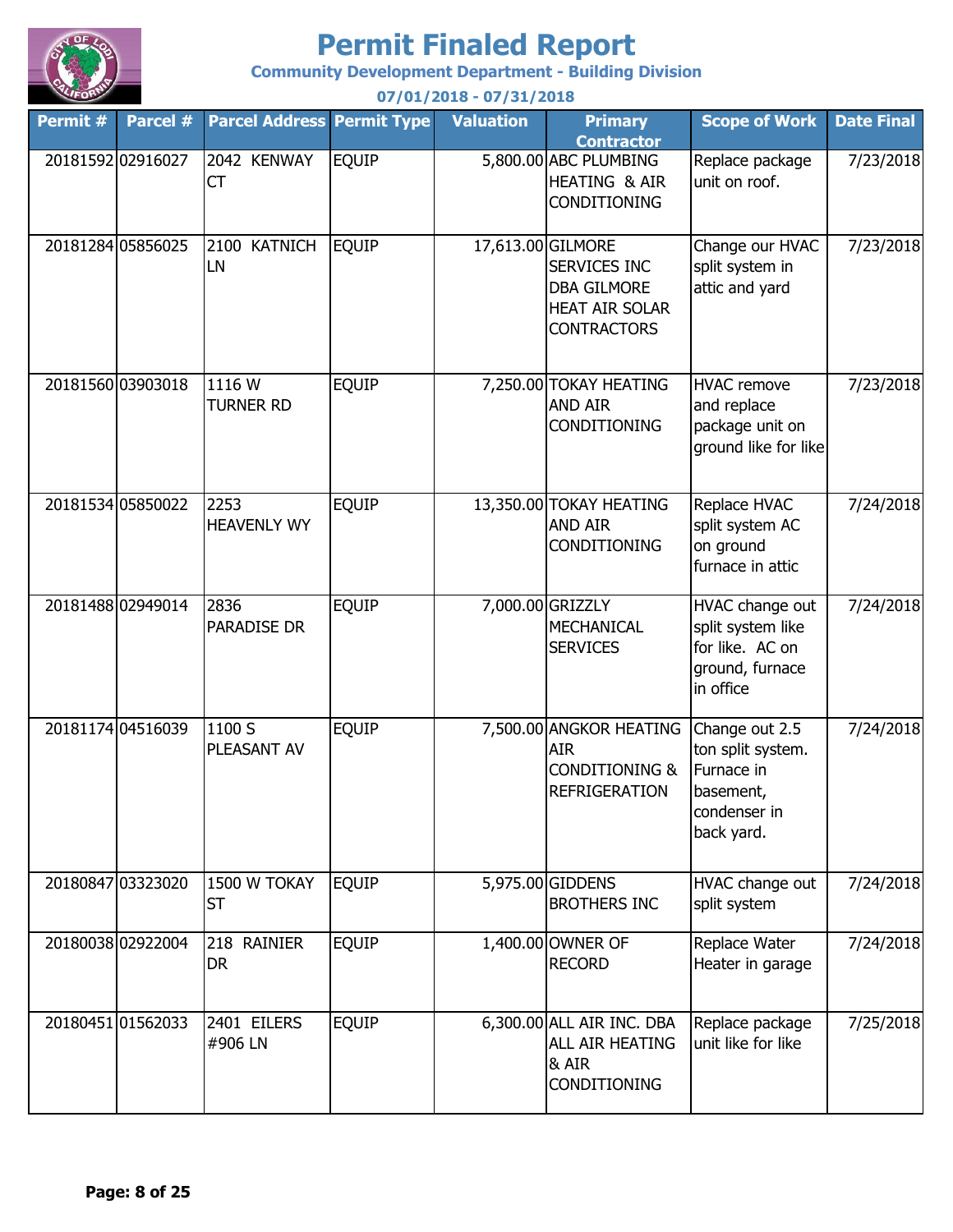

**Community Development Department - Building Division**

**Permit # Parcel # Permit Type Valuation Primary Parcel Address Contractor Scope of Work Date Final 07/01/2018 - 07/31/2018** 20181497 02937017 2728 SEQUOIA EQUIP 13,300.00 TOKAY HEATING AND AIR CONDITIONING HVAC change out split system. AC on ground, furnace in closet. 7/25/2018 20181552 06035012 1311 W EQUIP 7,153.00 TOKAY HEATING AND AIR CONDITIONING HVAC split system change out like for like. Ac on ground, furnace in closet. 7/25/2018 20181036 06214009 EQUIP 6,945.00 TOKAY HEATING AND AIR CONDITIONING Change out existing split system - same location - Ground and Closet 7/26/2018 20180544 03729008 323 W OAK ST EQUIP 2,400.00 NEW SCAPES | Install 71 ft 1 inch gas and 21 feet of electrical for outdoor firepit and bbq 7/26/2018 20181793 03302103 | 431 S MILLS AV | EQUIP | 7,000.00 EASTWOOD AIR | HVAC split system change out like for like. AC on ground in backyard and furnace in garage. 7/27/2018 20180314 06224029 216 W RIDGE EQUIP 6,290.00 GIDDENS BROTHERS INC HVAC changeout package unit on roof. 7/27/2018 20181850|03931019 |418 EUREKA AV |EQUIP 1,000.00|OWNER OF RECORD Replace Water Heater in laundry room like for like. 7/30/2018 20181763 03911403 820 EQUIP 8,995.00 TOKAY HEATING AND AIR **CONDITIONING** HVAC split system change out like for like. AC on ground and furnace in closet. 7/30/2018 216 W RIDGE DR 820 MAPLEWOOD DR 2728 SEQUOIA ST 1311 W CENTURY #54 BL 445 E ALMOND - 27 DR 323 W OAK ST 431 S MILLS AV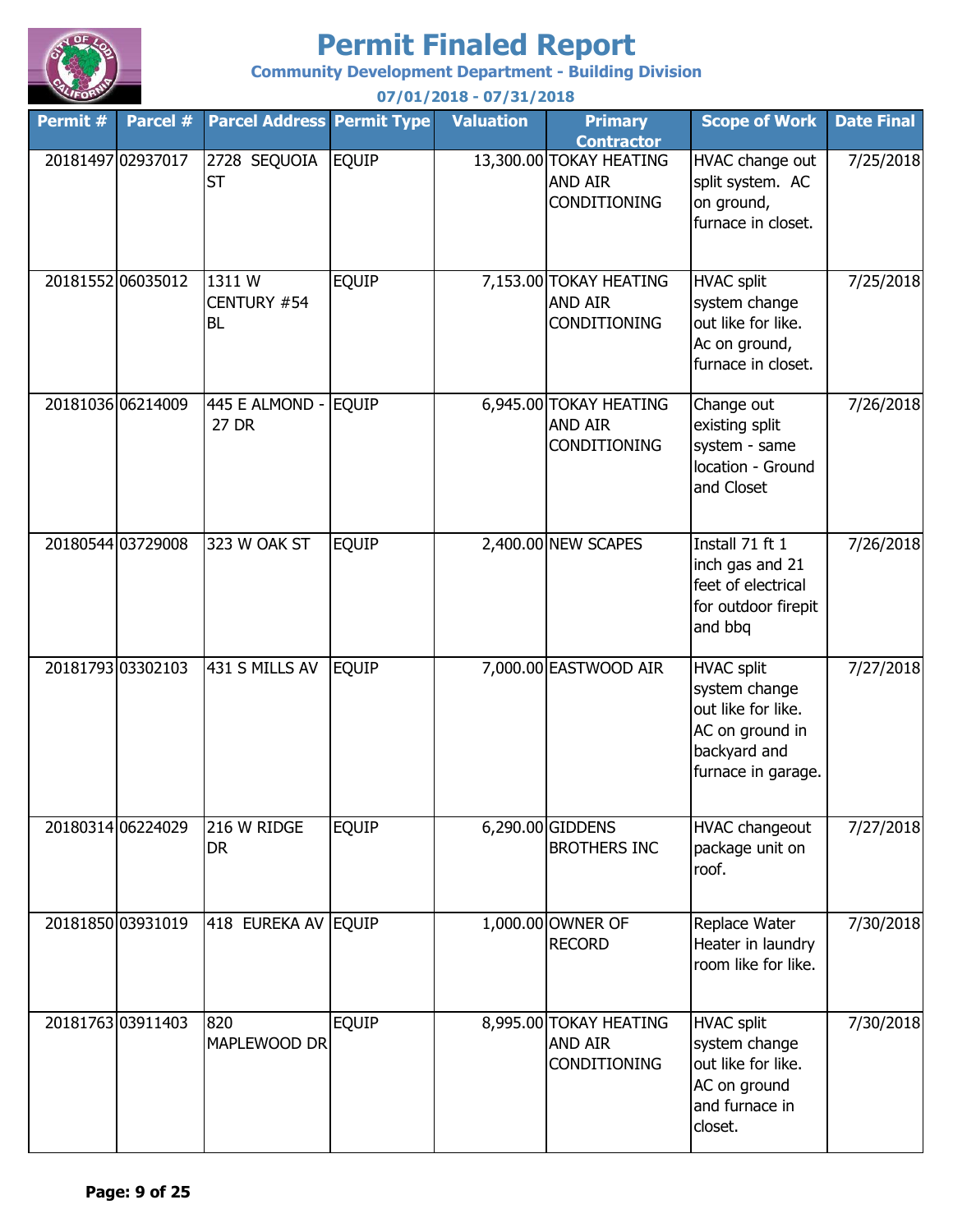

**Community Development Department - Building Division**

**Permit # Parcel # Permit Type Valuation Primary Parcel Address Contractor Scope of Work Date Final 07/01/2018 - 07/31/2018** 20181710 03304012 839 S HAM LN EQUIP 1,200.00 OWNER OF RECORD Replace sewer drain pipe and water supply pipe. Approx 60' 7/31/2018 20181355 04124003 701 N EQUIP 4,500.00 C EDWARD JONES & CO INC On Roof, replace 5 ton HVAC pkg unit like for like 7/31/2018 20180958 02715006 2125 CORBIN EQUIP 1,600.00 HENDERSON BROS. CO. INC. Replace water heater in garage 7/31/2018 20181261 04708031 211 E ACACIA EQUIP 2,700.00 HENDERSON BROS. CO. INC. Install second water line and water meter for 211.5 Acacia St 7/31/2018 20181207 05803026 1515 LOWER FIRE 1 0.00 ELECTRICAL PROTECTION INC Located at STE 110 -Verizon add duct detector motioning and pull notification and tie into existing building alarm 7/3/2018 20173056 05869043 3121 OLYMPIC FIRE 10.00 THORPE DESIGN Fire Sprinkler System for New Single Family Dwelling MP4 7/5/2018 20173057 05869044 3115 OLYMPIC FIRE | 0.00 THORPE DESIGN | Fire Sprinkler System for New Single Family Dwelling MP1 7/5/2018 20180584 05803026 1515 LOWER FIRE 0.00 PLATINUM FIRE PROTECTIOIN Located at Suite 110 Fire Sprinkler modification for Verizon (drops) 7/9/2018 20173058 05869045 3109 OLYMPIC FIRE | 0.00 THORPE DESIGN | Fire Sprinkler System for New Single Family Dwelling MP1 7/11/2018 1515 LOWER SACRAMENT RD 3109 OLYMPIC AV 2125 CORBIN LN 211 E ACACIA ST 1515 LOWER SACRAMENT RD 3121 OLYMPIC AV 3115 OLYMPIC AV 839 S HAM LN 701 N STOCKTON ST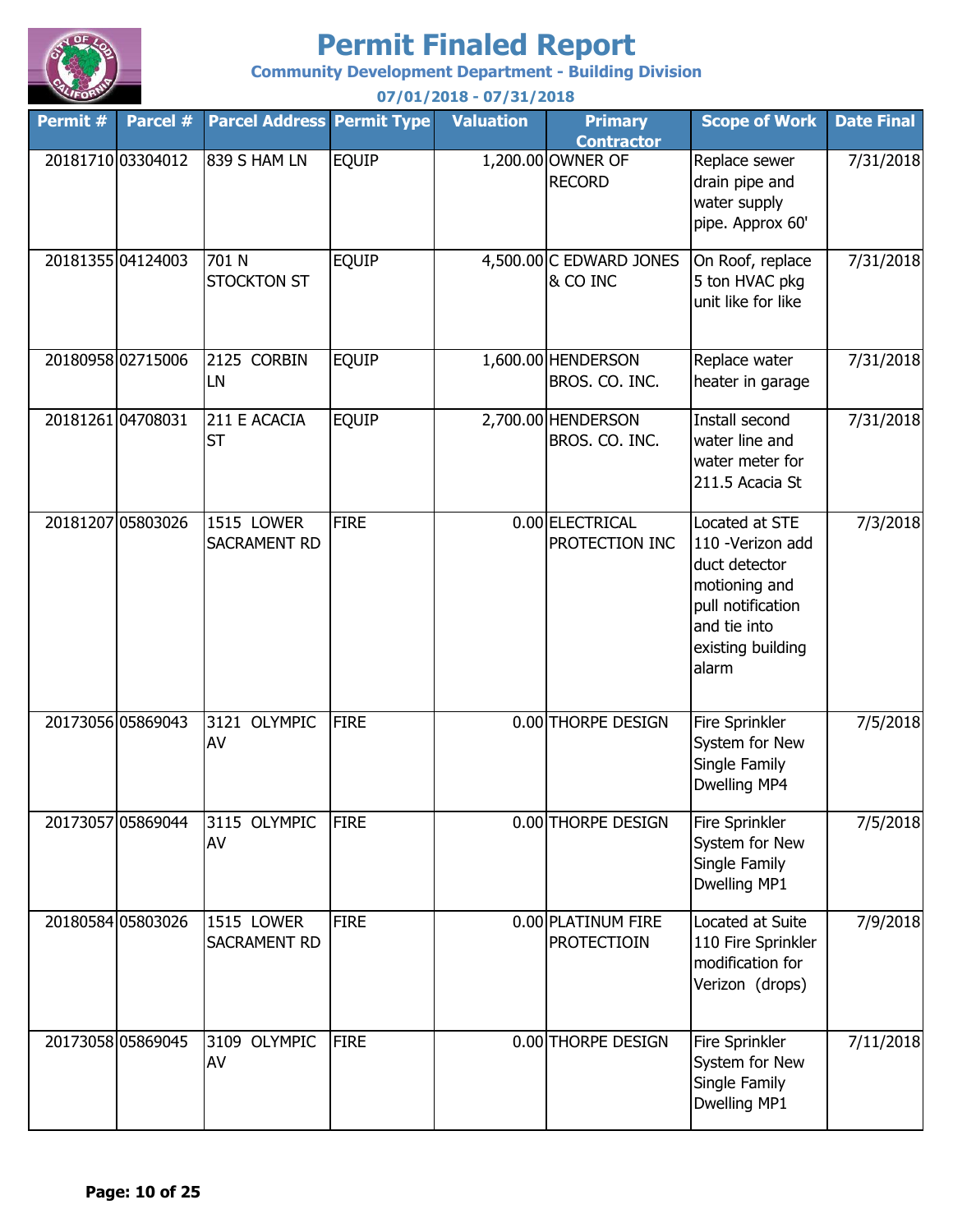

**Community Development Department - Building Division**

**Permit # Parcel # Permit Type Valuation Primary Parcel Address Contractor Scope of Work Date Final 07/01/2018 - 07/31/2018** 20180286 05869014 3119 ADRIANA FIRE **1.12 COLO THORPE DESIGN** Fire Sprinkler System for New Single Family Dwelling MP1 7/11/2018 20163237|02954018 |175 LANDMARK |FIRE 0.00|BARSOTTI'S FIRE PROTECTION Fire Sprinklers for New Single Family Dwelling MP402 7/12/2018 20180043 05865006 2600 Reynolds FIRE 0.00 SACRAMENTO **CONTROL SYSTEMS** Pad 9 - Install Fire Alarm System - Located at 2610 Reynolds Ranch Parkway 7/12/2018 20180044 05865006 2600 Reynolds FIRE 0.00 SACRAMENTO CONTROL **SYSTEMS** Pad 10 - Install Fire Alarm System 7/12/2018 20180287 05869015 3113 ADRIANA FIRE 0.00 THORPE DESIGN Fire Sprinkler System for New Single Family Dwelling MP1 7/13/2018 20180288 05869016 3107 ADRIANA FIRE 10.00 THORPE DESIGN Fire Sprinkler System for New Single Family Dwelling MP4 7/16/2018 20181598 06024007 2525 S FIRE 0.00 PADILLA'S FIRE PROTECTION Located at Unit 11 -La Flor De Puebla-Install fire suppression system. 7/17/2018 20180289 05869038 3120 ADRIANA FIRE 10.00 THORPE DESIGN Fire Sprinkler System for New Single Family Dwelling MP2 7/18/2018 20180290|05869039 |3126 ADRIANA |FIRE 0.00|THORPE DESIGN |Fire Sprinkler | 7/23/2018 System for New Single Family Dwelling MP3 LN 2600 Reynolds Ranch Parkway 3113 ADRIANA LN 3107 ADRIANA LN 2525 S HUTCHINS ST 3120 ADRIANA LN 3119 ADRIANA LN LN 2600 Reynolds Ranch Parkway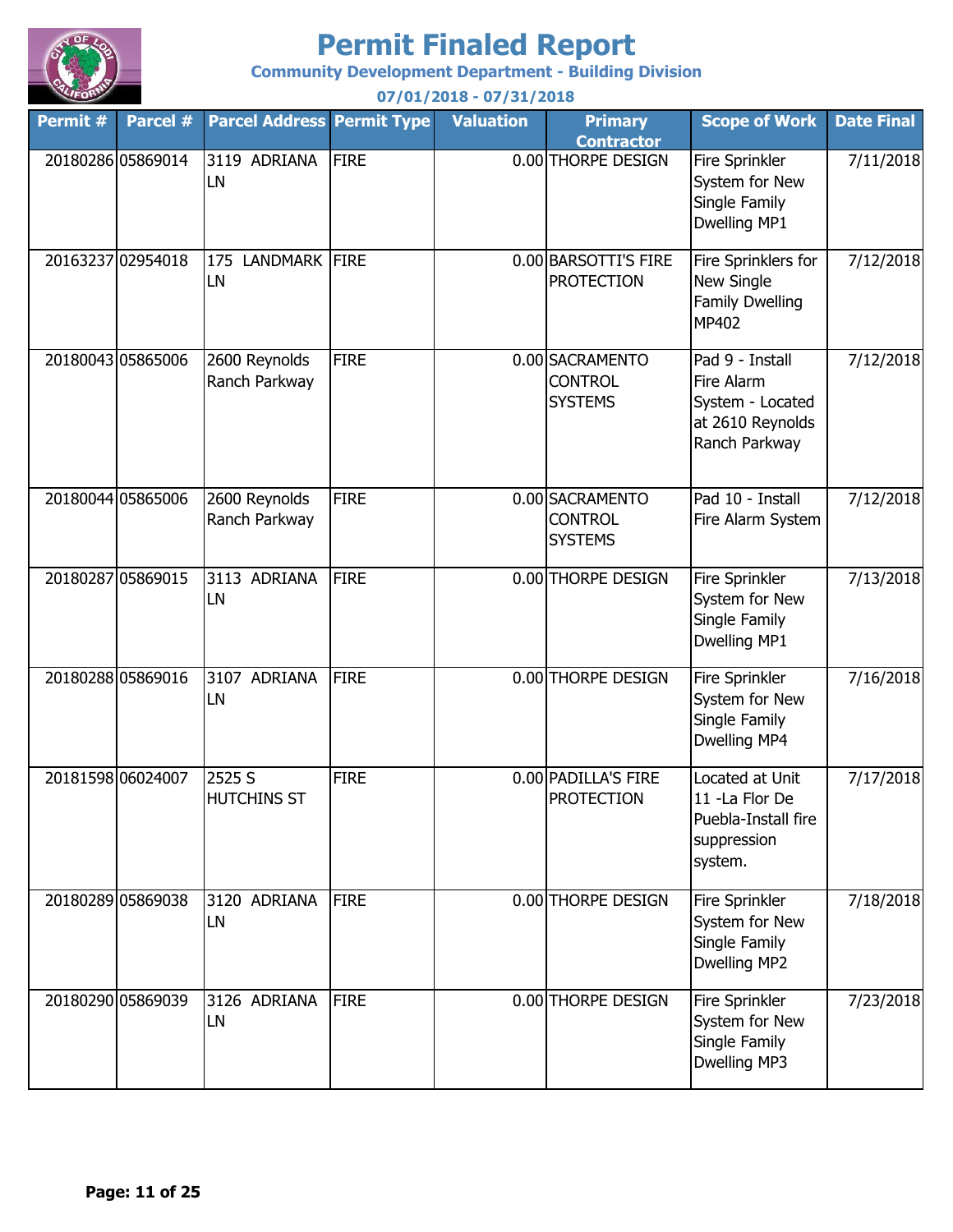

**Community Development Department - Building Division**

**Permit # Parcel # Permit Type Valuation Primary Parcel Address Contractor Scope of Work Date Final 07/01/2018 - 07/31/2018** 20170192 05865025 2951 Reynolds FIRE 10.00 Sierra Valley Fire Protection Apartment Building "D" Install Fire Sprinkler System. 7/23/2018 20170193 05865025 2951 Reynolds FIRE 10.00 Sierra Valley Fire Protection Apartment Building "E" Install Fire Sprinkler System 7/23/2018 20170690 05865004 2951 FIRE 0.00 SACRAMENTO **CONTROL SYSTEMS** Rubicon Apartments Building D; Install fire alarm system. 7/23/2018 20170691 05865004 FIRE 0.00 SACRAMENTO CONTROL **SYSTEMS** Rubicon Apartments, Building E; Install Fire alarm system. 7/24/2018 20181533 05866009 2681 FIRE | 0.00 VALLEY FIRE & **SECURITY** ALARMS, INC. Located at 250 E Harney Lane - Sprouts - New Fire Alarm System. 7/26/2018 20181662 05866009 2681 FIRE 0.00 HANGTOWN FIRE CONTROL, INC @250 E. Harney Lane - Hood & duct fire suppression system - Sprouts Farmer's Market 7/26/2018 20163367 02954021 FIRE 0.00 BARSOTTI'S FIRE PROTECTION Fire Sprinklers for New Single Family Dwelling MP203 7/27/2018 20180291|05869042 |3127 OLYMPIC |FIRE 0.00 THORPE DESIGN |Fire Sprinkler System for New Single Family Dwelling MP1 7/27/2018 20181281 **FIRE** 1260 E HARNEY FIRE **1200 COOLIGATE SECURITY SYSTEMS** Located at 260 E Harney Lane. Petsmart Fire alarm installation 7/27/2018 2681 REYNOLDS RANCH PK 2681 REYNOLDS RANCH PK 201 LANDMARK LN AV 260 E HARNEY LN 2951 Reynolds Ranch Parkway 2951 Reynolds Ranch Parkway 2951 REYNOLDS RANCH PARKWAY 2951 REYNOLDS RANCH PARKWAY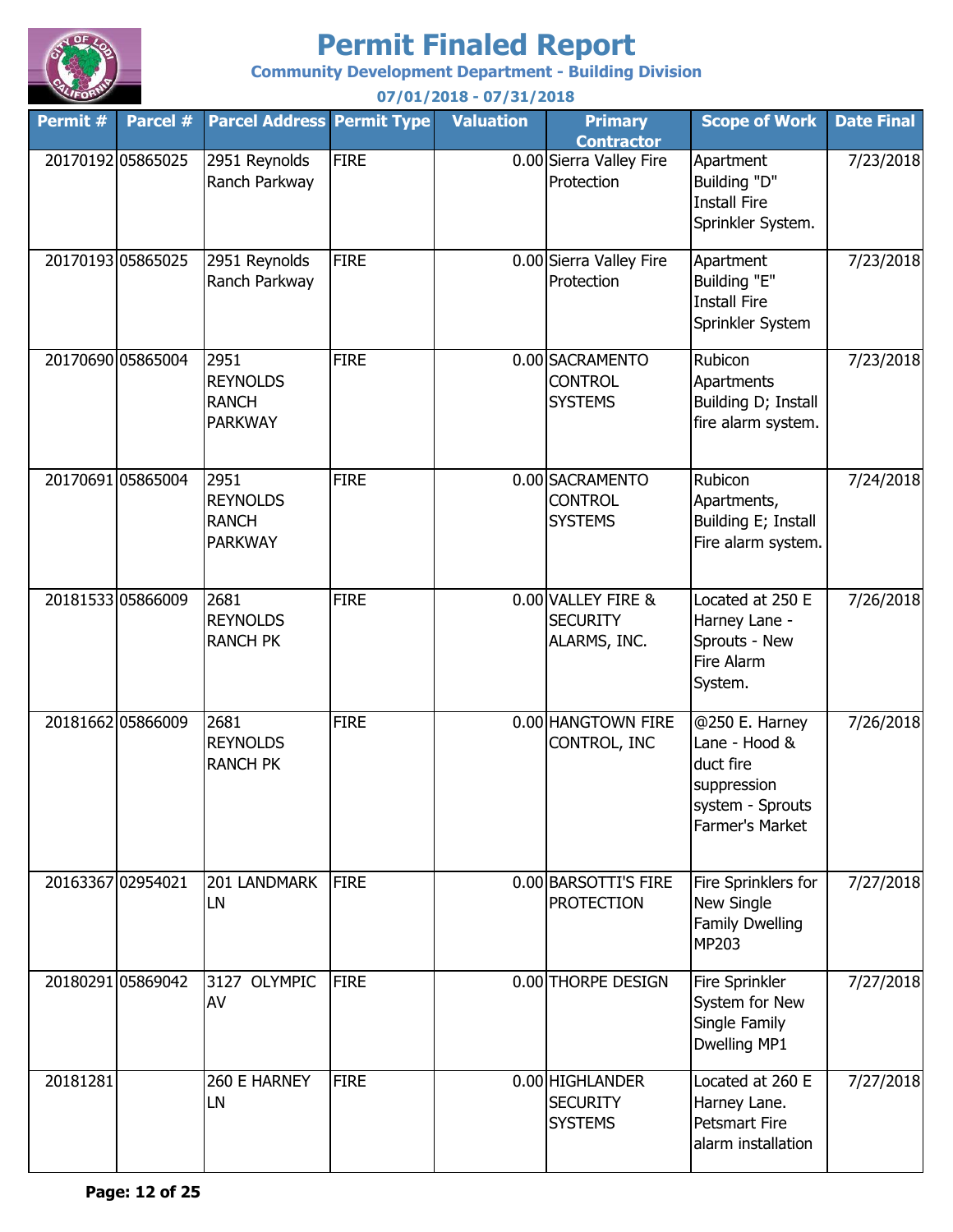

**Community Development Department - Building Division**

| Permit # | Parcel #          | <b>Parcel Address Permit Type</b> |                 | <b>Valuation</b>   | <b>Primary</b><br><b>Contractor</b>             | <b>Scope of Work</b>                                                                                                                      | <b>Date Final</b> |
|----------|-------------------|-----------------------------------|-----------------|--------------------|-------------------------------------------------|-------------------------------------------------------------------------------------------------------------------------------------------|-------------------|
|          | 20172299 04521002 | 100 W LODI AV                     | <b>NOTBUILD</b> |                    | 10,000.00 ELEVEN WESTERN<br><b>BUILDERS INC</b> | CVS Pharmacy -<br>Relocating<br>existing<br>merchandise<br>fixtures and<br>install new<br>product shelving<br>in the the new<br>pharmacy. | 7/19/2018         |
|          | 20181573 03911102 | 1826<br>EDGEWOOD DR               | PV              |                    | 30,000.00 HIGH DEFINITION<br><b>SOLAR INC</b>   | 6.0 Kw<br>Residential PV,<br>roof-mounted                                                                                                 | 7/9/2018          |
|          | 20181540 05848076 | 2050<br><b>SUGARBOWL WY</b>       | <b>PV</b>       |                    | 16,000.00 HIGH DEFINITION<br>SOLAR INC          | 3.0 KW<br>Residential PV,<br>roof-mounted                                                                                                 | 7/11/2018         |
|          | 20180011 04723005 | 815 S CENTRAL<br>AV               | PV              |                    | 14,800.00 COLE B WILLIAMS                       | 2.54 kW PV<br>system                                                                                                                      | 7/11/2018         |
|          | 20181636 04719403 | 312 HILBORN<br><b>ST</b>          | <b>PV</b>       | 20,650.00 C S S OF | <b>CALIFORNIA</b>                               | 3.74 kW PV<br>system                                                                                                                      | 7/23/2018         |
|          | 20181590 03940026 | 1156<br>JUNEWOOD CT               | <b>REROOF</b>   |                    | 16,348.00 DAVIS ROOFING                         | Tear off tile roof<br>& reroof with<br>asphalt shingle<br>cool roof                                                                       | 7/2/2018          |
|          | 20181493 03533001 | 321 NEPLUS CT REROOF              |                 |                    | 40,425.00 DAVID W BRAZIL<br>ROOFING, INC        | Apt Bldg - Tear<br>off roof on old<br>half only.(West<br>side)Install new<br>torch over<br>existing<br>sheathing. Cool<br>Roof            | 7/3/2018          |
|          | 20181346 02710237 | 2449 W TOKAY<br><b>ST</b>         | <b>REROOF</b>   |                    | 6,000.00 OWNER OF<br><b>RECORD</b>              | Going over 1<br>layer of comp<br>with cool roof<br>comp.                                                                                  | 7/9/2018          |
|          | 20181659 06204620 | 1600 S SCHOOL<br><b>ST</b>        | <b>REROOF</b>   |                    | 8,000.00 OWNER OF<br><b>RECORD</b>              | Tear of 1 layer of<br>comp. Install<br>comp cool roof                                                                                     | 7/10/2018         |
|          | 20172736 03512229 | 16 S MILLS AV                     | <b>REROOF</b>   |                    | 10,800.00 J R ROOFING                           | Install comp over<br>comp. Cool Roof                                                                                                      | 7/10/2018         |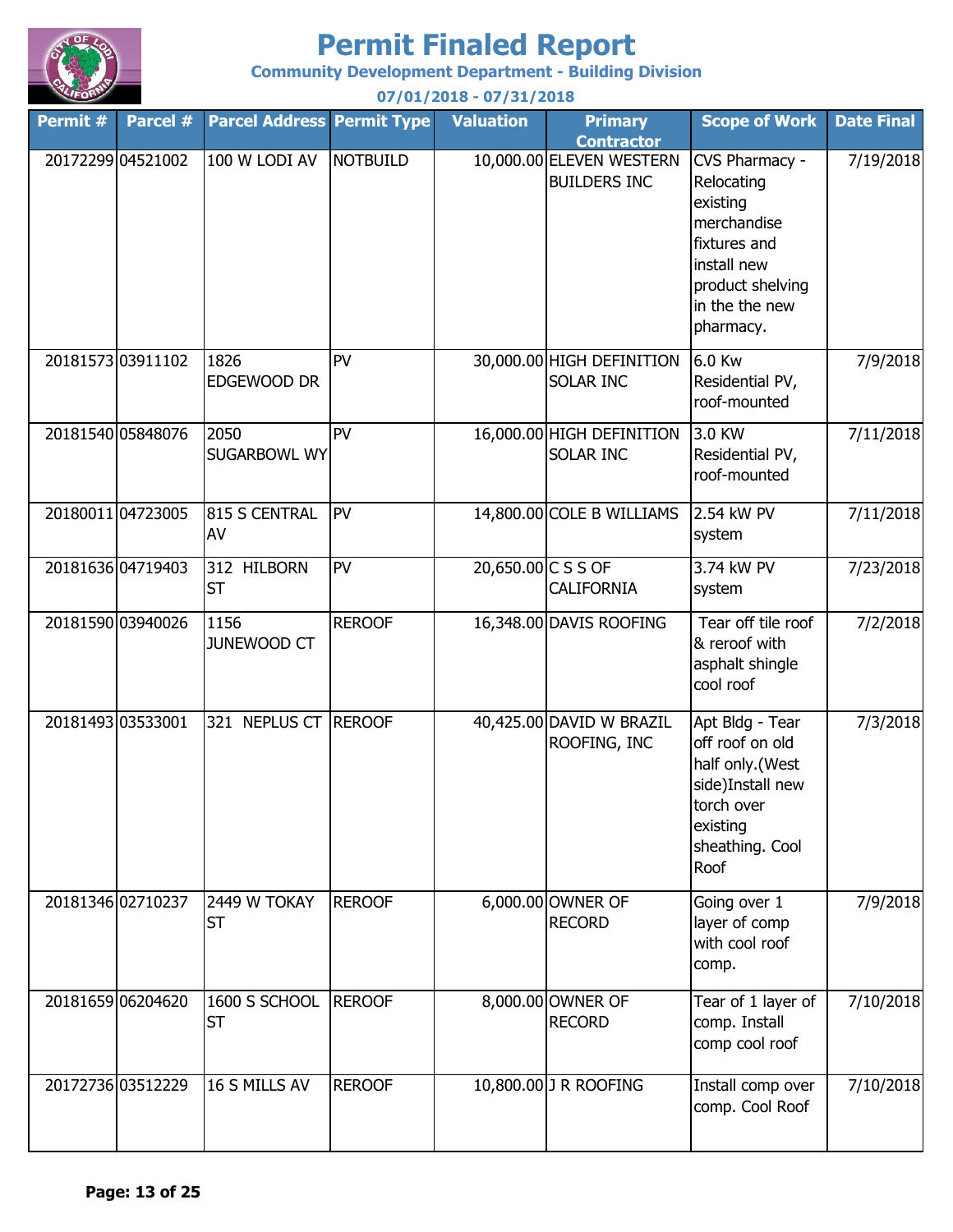

**Community Development Department - Building Division**

| Permit # | Parcel #          | <b>Parcel Address Permit Type</b> |               | <b>Valuation</b> | <b>Primary</b><br><b>Contractor</b>    | <b>Scope of Work</b>                                                                                                                            | <b>Date Final</b> |
|----------|-------------------|-----------------------------------|---------------|------------------|----------------------------------------|-------------------------------------------------------------------------------------------------------------------------------------------------|-------------------|
|          | 20181525 04719118 | 235 HILBORN<br><b>ST</b>          | <b>REROOF</b> | 900.00           |                                        | Located off alley<br>235 1/2 B.<br>Remove two<br>layers of comp<br>and install new<br>plywood, comp<br>cool roof                                | 7/11/2018         |
|          | 20181691 06011031 | 1038<br>DARTMOOR CI               | <b>REROOF</b> |                  | $9,630.00$ R I N A Y INC.              | Tear off existing<br>comp. Install<br>comp. Cool Roof                                                                                           | 7/12/2018         |
|          | 20180352 03907033 | 925 LAKE<br>HOME DR               | <b>REROOF</b> |                  | 6,000.00 BLUE VALLEY<br><b>ROOFING</b> | Tear off 1 layer<br>of comp, reroof<br>with comp cool<br>roof<br>Not to<br>include middle<br>east section                                       | 7/13/2018         |
|          | 20181627 04723006 | 821 S CENTRAL<br>AV               | <b>REROOF</b> |                  | 6,600.00 NUSHAKE, INC                  | Tear off old comp<br>and install 18 sq<br>lifetime comp<br>shingles.                                                                            | 7/16/2018         |
|          | 20181646 04308306 | 101 E LOCUST<br><b>ST</b>         | <b>REROOF</b> |                  | 20,000.00 OWNER OF<br><b>RECORD</b>    | Comm Bldg -<br>Tear off 2 layers<br>of rolled comp.<br>Install white<br>spray on foam<br>roofing.                                               | 7/16/2018         |
|          | 20181690 03722212 | 604 W LOCUST<br><b>ST</b>         | <b>REROOF</b> |                  | 8,000.00 D W Roofing                   | Located off alley,<br>detached garage<br>only-tear off<br>wood shingles<br>and install<br>plywood and<br>dimensional<br>shingles. Add<br>vents. | 7/16/2018         |
|          | 20181729 03927138 | 1036<br>EDGEWOOD DR               | <b>REROOF</b> |                  | 22,889.00 FAMES ROOFING<br><b>INC</b>  | Tear off 1 layer<br>of wood shingles<br>& 1 layer of<br>Rotile tiles.<br>Install OSB &<br>reroof with cool<br>roof comp.                        | 7/19/2018         |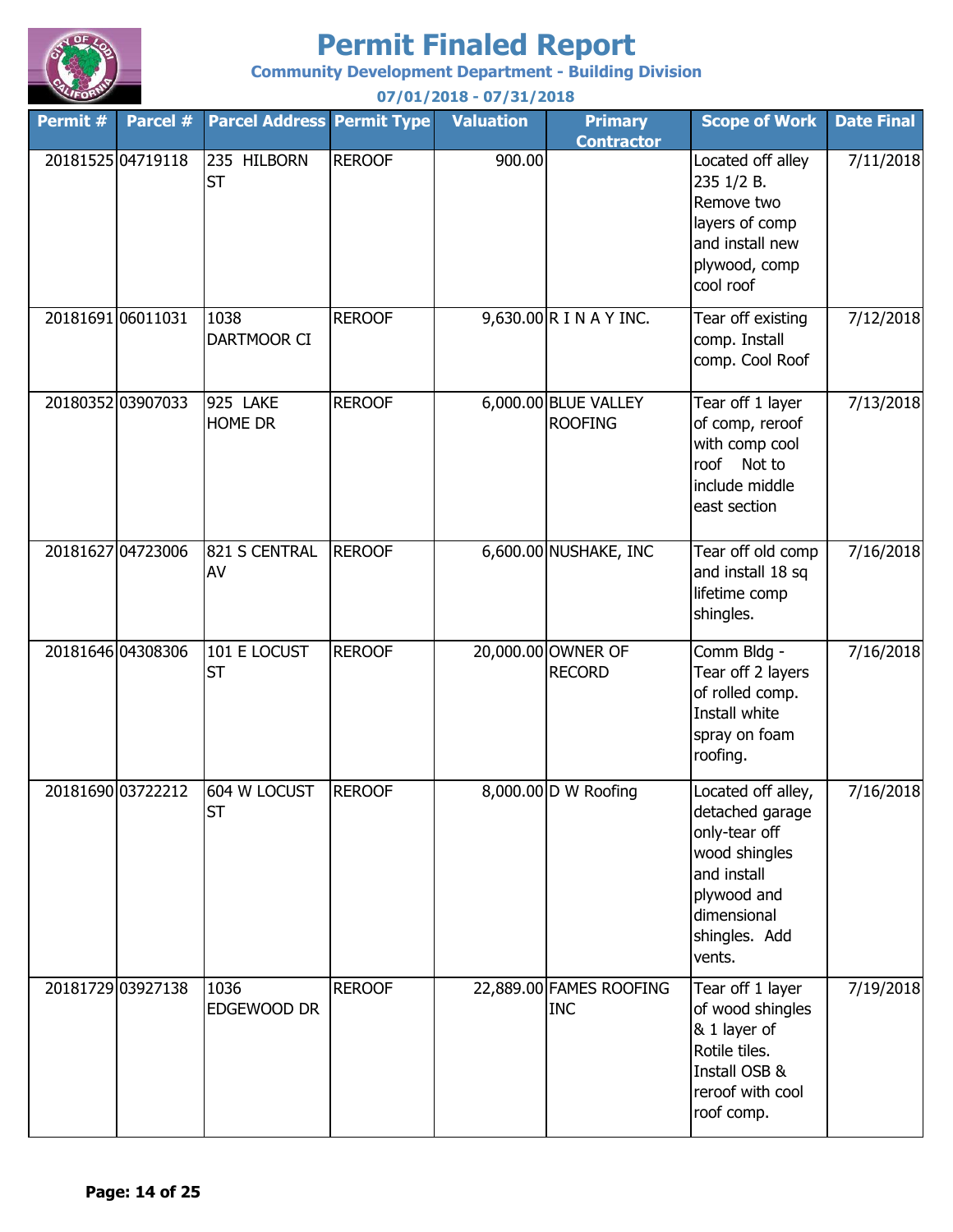

**Community Development Department - Building Division**

**Permit # Parcel # Permit Type Valuation Primary Parcel Address Contractor Scope of Work Date Final 07/01/2018 - 07/31/2018** 20181711|03320030 |537 CONNIE ST |REROOF 9,500.00|BLUE VALLEY ROOFING Tear off comp and install 30 lb felt and 30 year energy shingles cool roof in charcoal black. 7/19/2018 20181771 06207011 | 1450 S REROOF | 3,000.00 OWNER OF RECORD Tear off 1 layer of comp. roof, reroof with cool roof comp. 7/19/2018 20181687 04523024 524 S SCHOOL REROOF 1 0,000.00 MELLO ROOFING Tear off existing two layers of comp and install new cool roof shingles. 7/26/2018 20181666 03525110 201 CROSS ST REROOF 12,880.00 DAVID W BRAZIL ROOFING, INC Tear off 1 layer of comp. roof, install 7/16" OSB, reroof with cool roof comp. 7/26/2018 20181824 03722101 715 W LOCUST REROOF 13,290.00 PHOENIX ROOFING CO INC HOUSE - Tear off 1 layer of comp. roof, reroof with cool roof comp. 7/27/2018 20181868 03722101 715 W LOCUST REROOF 3,485.00 PHOENIX ROOFING CO INC Detached garage - Tear off 1 layer of comp, reroof with comp. 7/27/2018 20181126 05833041 | 1823 AMBER | REROOF | 14,468.00 SEMPER SOLARIS CONSTRUCTION, INC. Tear off wood shake roof, resheath, install 7/16"radiant barrier, reroof with comp. 7/30/2018 20181818 04731214 443 E VINE ST REROOF 12,000.00 MY HOUSE RENOVATION Re-roof overlay over 1 layer of existing comp shingles with cool roof comp shingles 7/30/2018 201 CROSS ST 715 W LOCUST ST 715 W LOCUST **ST** 1823 AMBER LEAF WY 443 E VINE ST 1450 S ACADEMY ST 524 S SCHOOL ST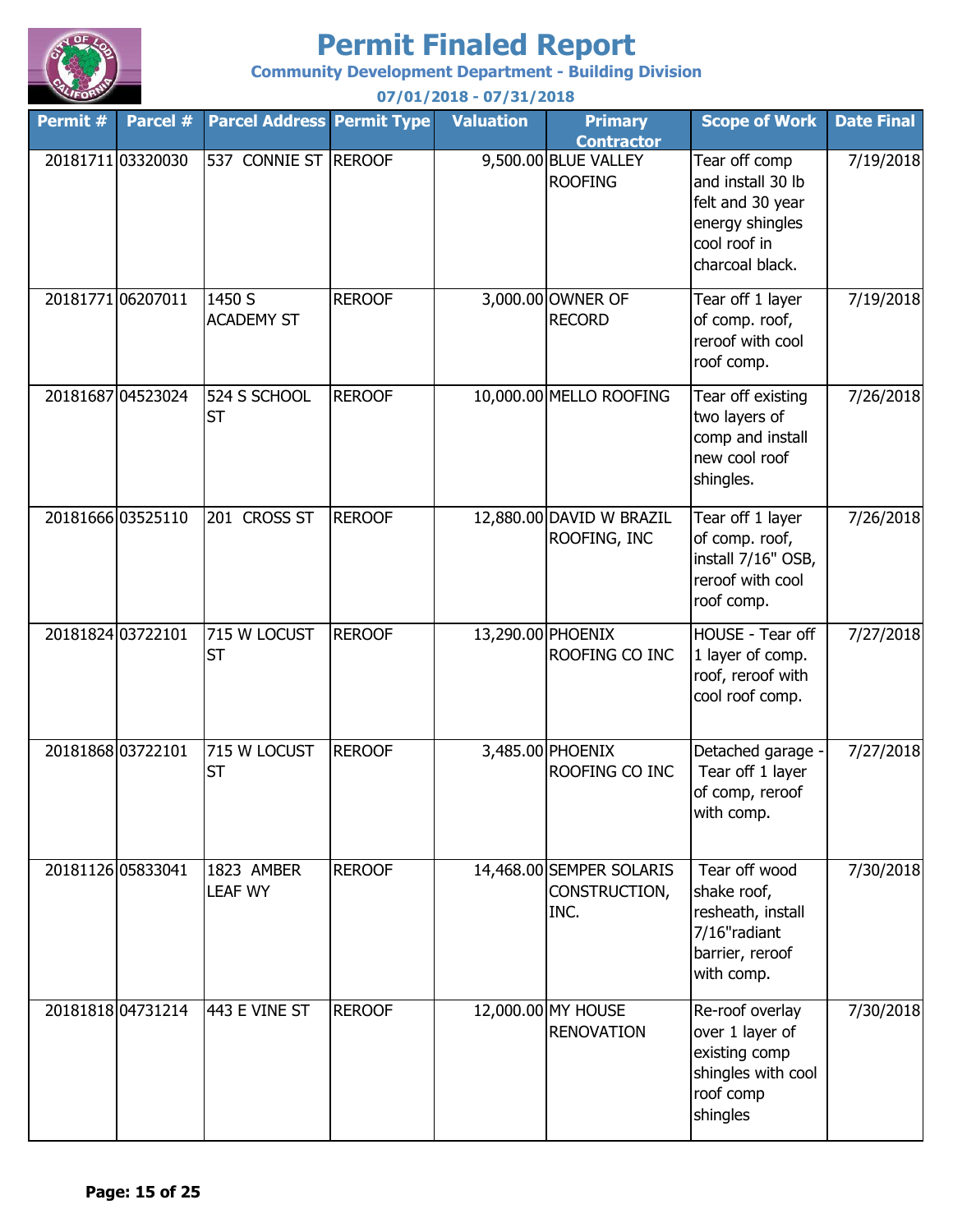

**Community Development Department - Building Division**

**Permit # Parcel # Permit Type Valuation Primary Parcel Address Contractor Scope of Work Date Final 07/01/2018 - 07/31/2018** 20181579 03314406 736 S REROOF 1 0,000.00 A-L-S **CONSTRUCTION** HOME REPAIR INC Remove 2 layers of comp., install new cool roof comp. 7/30/2018 20181773 03903007 910 N LOMA DR REROOF 14,200.00 DAVID W BRAZIL ROOFING, INC Tear off 1 layer of comp. Install cool roof shingles and #30 felt over existing sheeting. 7/31/2018 20181822 02919022 2303 BURTON REROOF 3,500.00 OWNER OF RECORD Tear off two layers of comp and install new comp cool roof. 7/31/2018 20181295 01527039 2407 RESADDRP 58,608.00 RIVER CITY WINDOW & DOOR INC, DBA RENEWAL BY ANDERSEN Remove and replace 23 windows and 2 patio doors, like for like 7/2/2018 20181561|04515038 |1324 S CHURCH |RESADDRP | 3,425.00|MANDAL **CONSTRUCTION** SERVICES, INC. Replace 5 windows like for like. 7/3/2018 20181482|02921018 |2312 KLAMATH |RESADDRP | 5,231.00|ALL AIR INC DBA: ALL AIR HEATING & AIR CONDITIONING Replace duct system like for like 7/3/2018 20181099 06010001 2110 RESADDRP 1,100.00 OWNER OF RECORD Located at Unit 39 - Tear out tub and replace with shower pan. Replace shower valve and install new tile shower 7/3/2018 20181294 05848033 2035 RESADDRP 19,338.00 RIVER CITY WINDOW & DOOR INC, DBA RENEWAL BY ANDERSEN Remove and replace 9 windows like for like 7/5/2018 **CT** 2110 **SCARBOROUGH** DR 2035 SNOWBIRD DR 736 S CRESCENT AV 910 N LOMA DR REROOF 2303 BURTON WY 2407 WOODLAKE CT ST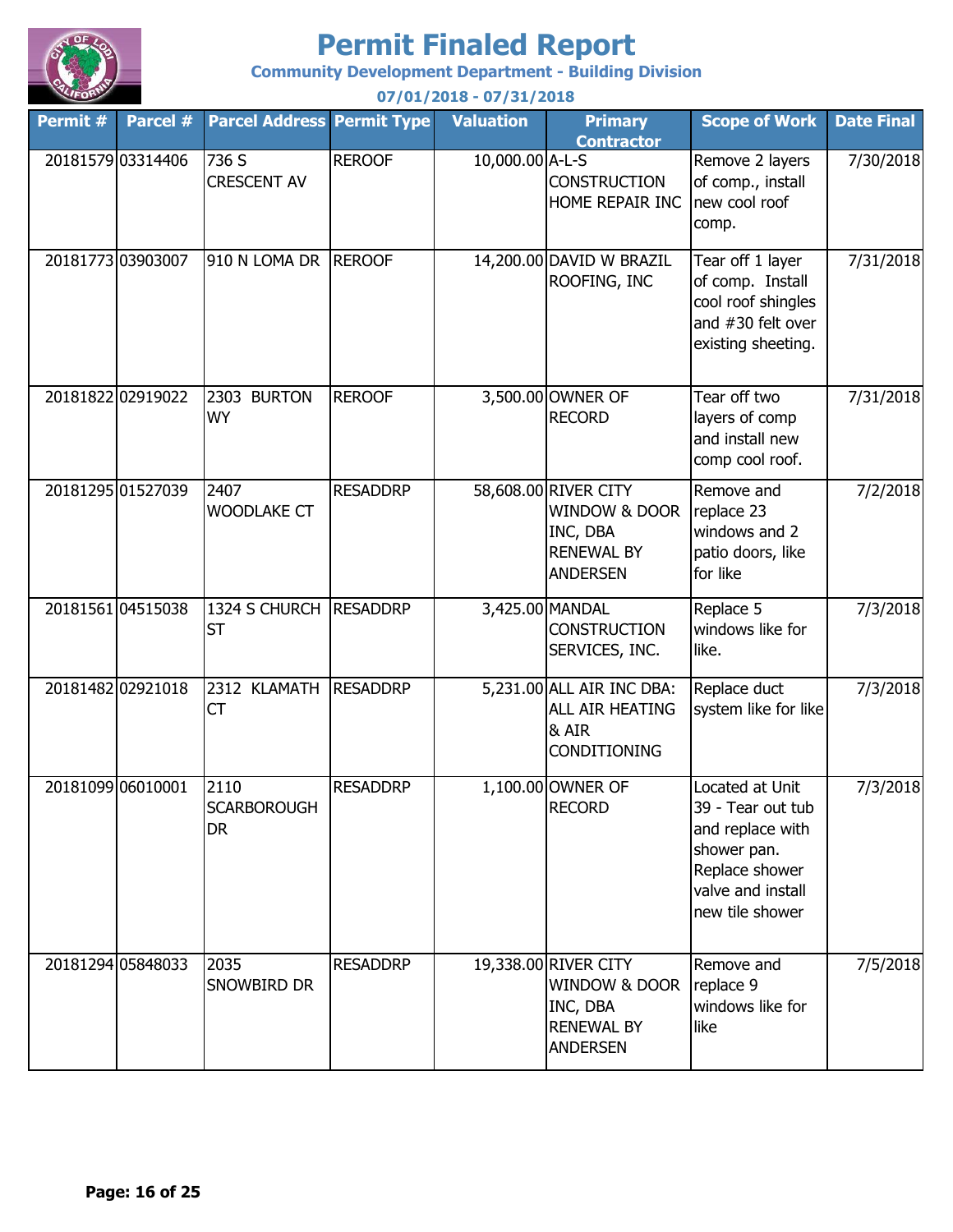

**Community Development Department - Building Division**

**Permit # Parcel # Permit Type Valuation Primary Parcel Address Contractor Scope of Work Date Final 07/01/2018 - 07/31/2018** 20172070 03702107 RESADDRP 4,575.00 OWNER OF 1125 HOLLY DR RECORD Re-stucco entire house - going over wood siding & existing stucco 7/10/2018 20181476 04726029 320 E ACACIA RESADDRP 3,000.00 OWNER OF RECORD Stucco entire house over wood siding approx 700 sf. 7/10/2018 20181477 04726029 320 E ACACIA RESADDRP 1,500.00 OWNER OF RECORD Located in back 320 1/2 Acacia St. Stucco over wood siding on back unit 7/10/2018 20180688 06265020 528 RESADDRP 20,000.00 OWNER OF RECORD Fire Damage Repair: Replace garage door, framing, windows, stucco repair, water heater and replace 200 amp service panel like for like. Work Started Without A Permit. 7/11/2018 20151804 06237043 512 SWALLOW RESADDRP | 1,462.00 Rear 2nd Balcony with french door deck - 39 sq. ft. per Stop Work notice dated 10/10/2006 7/12/2018 20173068 03108033 1200 S SUNSET RESADDRP 7,000.00 OWNER OF RECORD Overlay comp over existing comp. Add R-38 in attic 7/13/2018 20173036 03313031 930 TARA PL RESADDRP 25,000.00 WEYER **CONSTRUCTION** INC Remodel Master bedroom, remove wall in kitchen and rebuild garage roof due to fire. 7/13/2018 320 E ACACIA ST 528 TUSCOLANA WY 512 SWALLOW LN 1200 S SUNSET DR 930 TARA PL 320 E ACACIA ST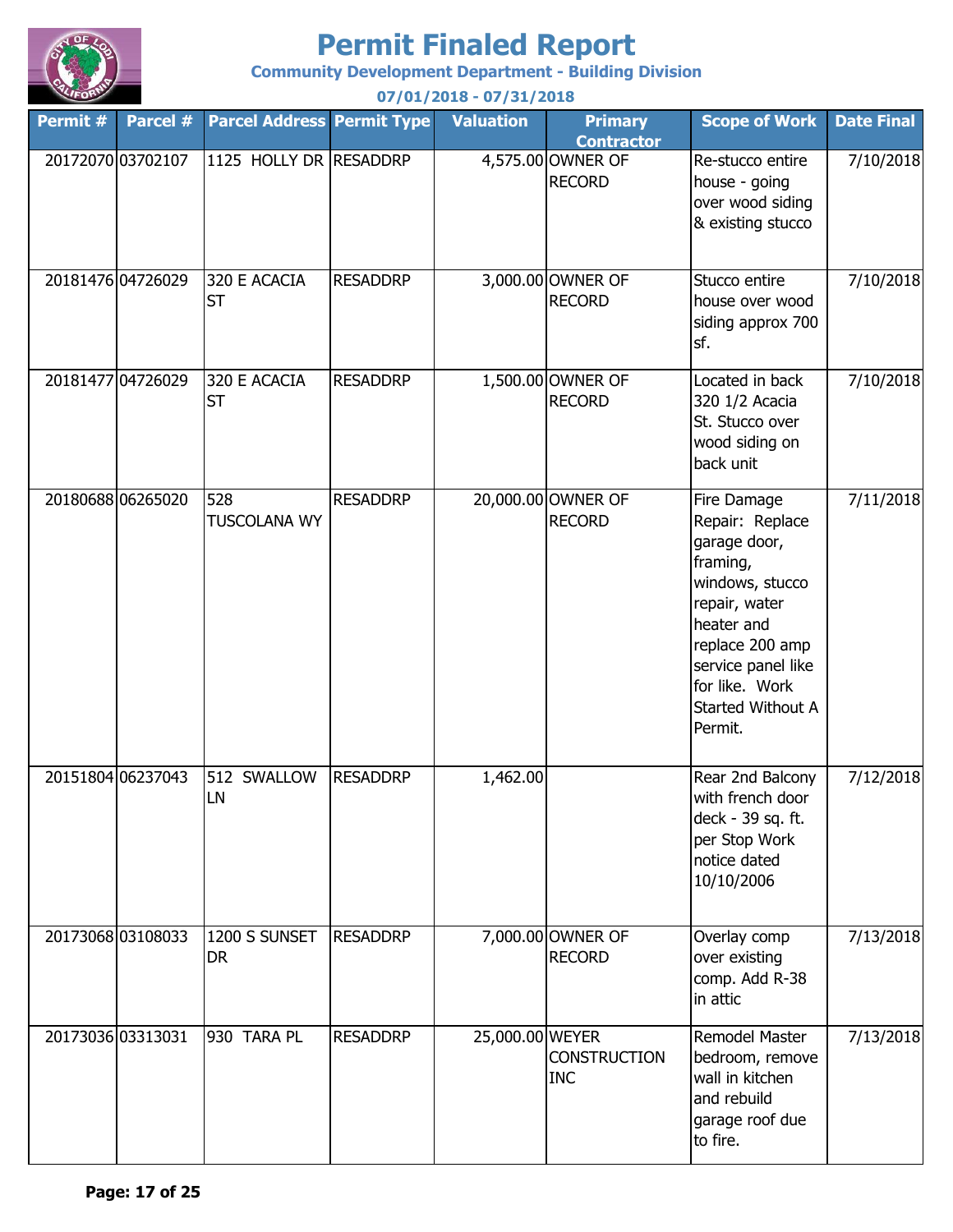

**Community Development Department - Building Division**

**Permit # Parcel # Permit Type Valuation Primary Parcel Address Contractor Scope of Work Date Final 07/01/2018 - 07/31/2018** 20180139 03940015 1127 N HAM LN RESADDRP | 23,000.00 BRAD POSER Kitchen remodel consisting of the removal of walls, installing header beams, new plumbing, electrical, sliding patio door and ducting repairs 7/13/2018 20181667 06021022 1032 RESADDRP 24,000.00 MUNOZ ROOFING, INC. Tear off 1 layer of shake roof and install 7/16 OSB plywood and Woodcrest comp roofing. Add insulation to meet title 24. 7/10/18 - Revision: **Installing** Woodcrest cool roof, Summer Wood, instead of insulation. 7/13/2018 20181127 06237077 307 CENTURY RESADDRP 8,240.00 OWNER OF RECORD Tear off siding and replace with stucco, entire house. 7/16/2018 20181158 03529007 1404 LAKE ST RESADDRP 1,800.00 STEPHEN JUMP CONSTRUCTION, INC. Install Rooftop HVAC-cut in 7/17/2018 20181201 03922014 731 N RESADDRP | 4,380.00 TOKAY GLASS Retro-fit (10) windows & (1) 7/17/2018 1127 N HAM LN 1032 BRADFORD CI 307 CENTURY BL 1404 LAKE ST 731 N CRESCENT AV

patio door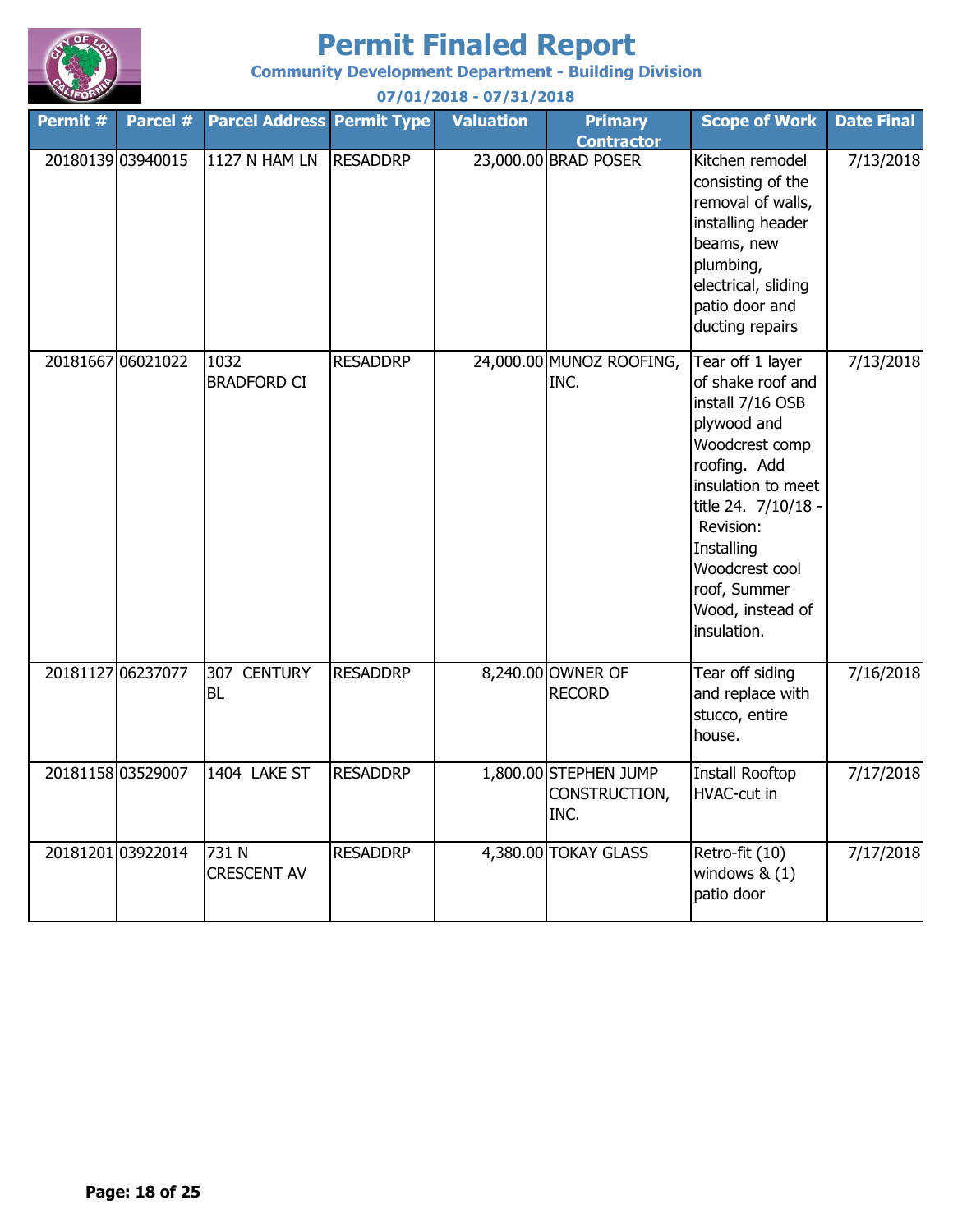

**Community Development Department - Building Division**

| Permit # | Parcel #          | <b>Parcel Address Permit Type</b> |                 | <b>Valuation</b> | <b>Primary</b>                                                          | <b>Scope of Work</b>                                                                                                                                                                                                             | <b>Date Final</b> |
|----------|-------------------|-----------------------------------|-----------------|------------------|-------------------------------------------------------------------------|----------------------------------------------------------------------------------------------------------------------------------------------------------------------------------------------------------------------------------|-------------------|
|          | 20180293 03302215 | 320 S MILLS AV                    | <b>RESADDRP</b> |                  | <b>Contractor</b><br>13,000.00 OWNER OF<br><b>RECORD</b>                | Master bathroom<br>remodel. Demo<br>existing finishes.<br>Relocated non<br>bearing shower<br>wall. Replace<br>pocket door with<br>new door.<br>changeout<br>fixtures. Replace<br>cabinets. Replace<br>EFU and vent<br>thru roof. | 7/17/2018         |
|          | 20181642 05825022 | 1838<br><b>LAKESHORE DR</b>       | <b>RESADDRP</b> |                  | 10,200.00 GOOD NEWS<br><b>HOME</b><br><b>IMPROVEMENTS</b><br><b>INC</b> | Install 21 Sq of<br>LP smartside lap<br>siding-tear off<br>and re-sheet<br>approx 17 Sq.                                                                                                                                         | 7/17/2018         |
|          | 20180499 03705017 | 8 S SUNSET DR                     | <b>RESADDRP</b> |                  | 12,500.00 JOHN B HUNT                                                   | Remove and<br>replace kitchen<br>cabinets and<br>install new<br>counter tops, sink<br>and stove in<br>same location.<br>Adding a new<br>double oven and<br>electrical outlet.                                                    | 7/18/2018         |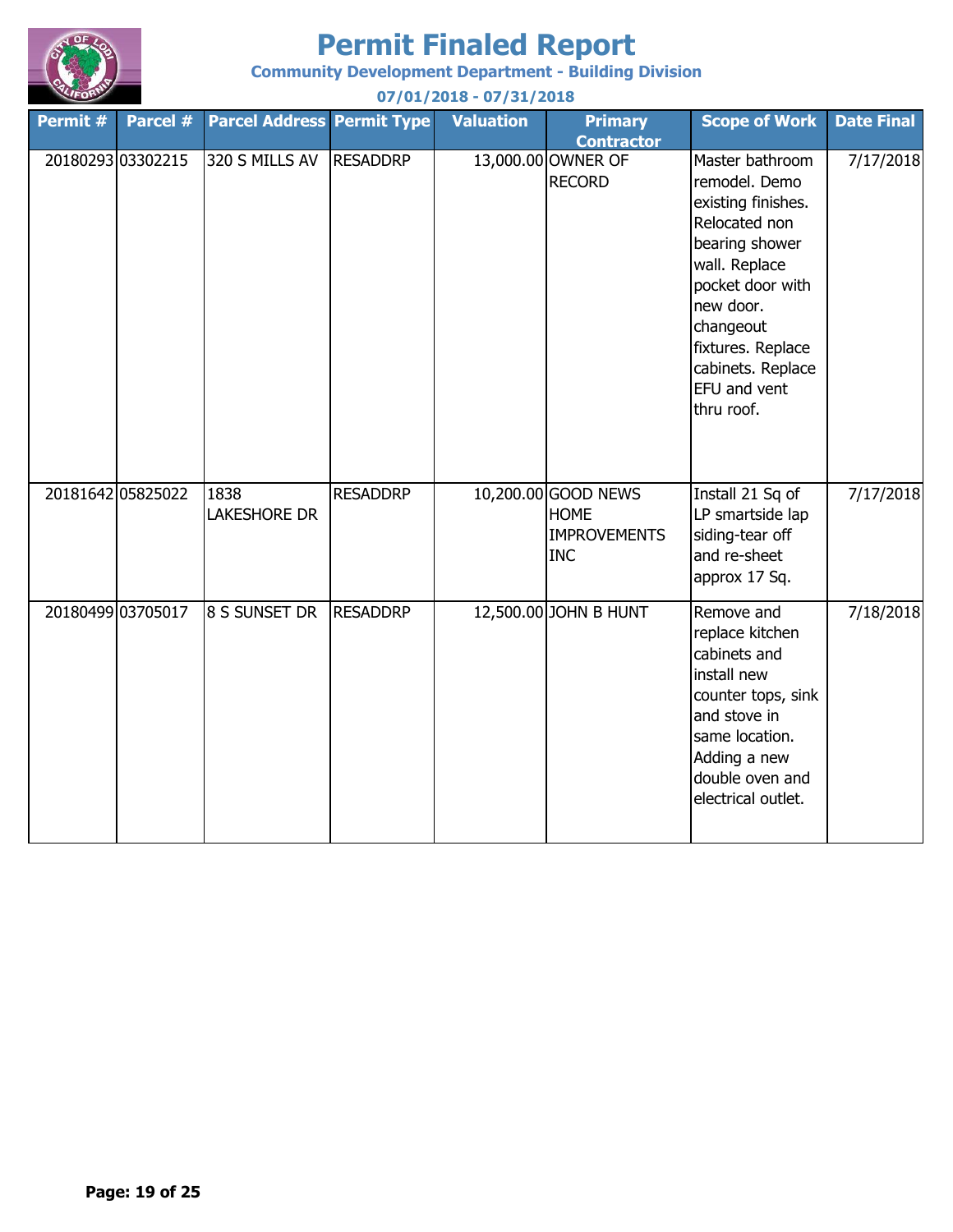

**Community Development Department - Building Division**

| Permit # | Parcel #          | <b>Parcel Address Permit Type</b>  |                 | <b>Valuation</b> | <b>Primary</b><br><b>Contractor</b>      | <b>Scope of Work</b>                                                                                                                                                                                                                                                                                                                                  | <b>Date Final</b> |
|----------|-------------------|------------------------------------|-----------------|------------------|------------------------------------------|-------------------------------------------------------------------------------------------------------------------------------------------------------------------------------------------------------------------------------------------------------------------------------------------------------------------------------------------------------|-------------------|
|          | 20171846 03730043 | 232 S<br><b>HUTCHINS ST</b>        | <b>RESADDRP</b> |                  | 10,000.00 OWNER OF<br><b>RECORD</b>      | New roof<br>shingles, interior<br>& exterior paint,<br>new doors<br>throughout,<br>install new<br>AC/heater, install<br>new water<br>heater, install<br>new appliances in<br>exist. location<br>installing flooring,<br>install Title 24<br>compliant<br>plumbing fixtures.<br><b>SEE STOP</b><br><b>WORK NOTICE</b><br>#20171734<br>ISSUED 8/2/2017. | 7/18/2018         |
|          | 20170129 03307232 | 1513 W VINE ST RESADDRP            |                 |                  | 30,000.00 OWNER OF<br><b>RECORD</b>      | Repair all fire<br>damaged rafters.<br>Replace all<br>windows & doors.<br>Request<br>electrical<br>clearance.<br>Insulate & sheet<br>rock entire house.                                                                                                                                                                                               | 7/18/2018         |
|          | 20181505 03118207 | 701 ALICANTE<br><b>DR</b>          | <b>RESADDRP</b> |                  | 6,595.00 CLARK WAGAMAN<br><b>DESIGNS</b> | Install attached<br>patio cover 176sf.                                                                                                                                                                                                                                                                                                                | 7/19/2018         |
|          | 20181454 05857068 | <b>LEGACY</b><br>2560<br><b>WY</b> | <b>RESADDRP</b> | 12,589.00 PETKUS | <b>BROTHERS &amp; CO</b>                 | Install attached<br>patio cover 336<br>sf. Wall/Beam<br>solid non-<br>insulated<br>w/electric. 3 fan<br>beams, 1 fan, 4<br>LED lights and 2<br>outlets                                                                                                                                                                                                | 7/19/2018         |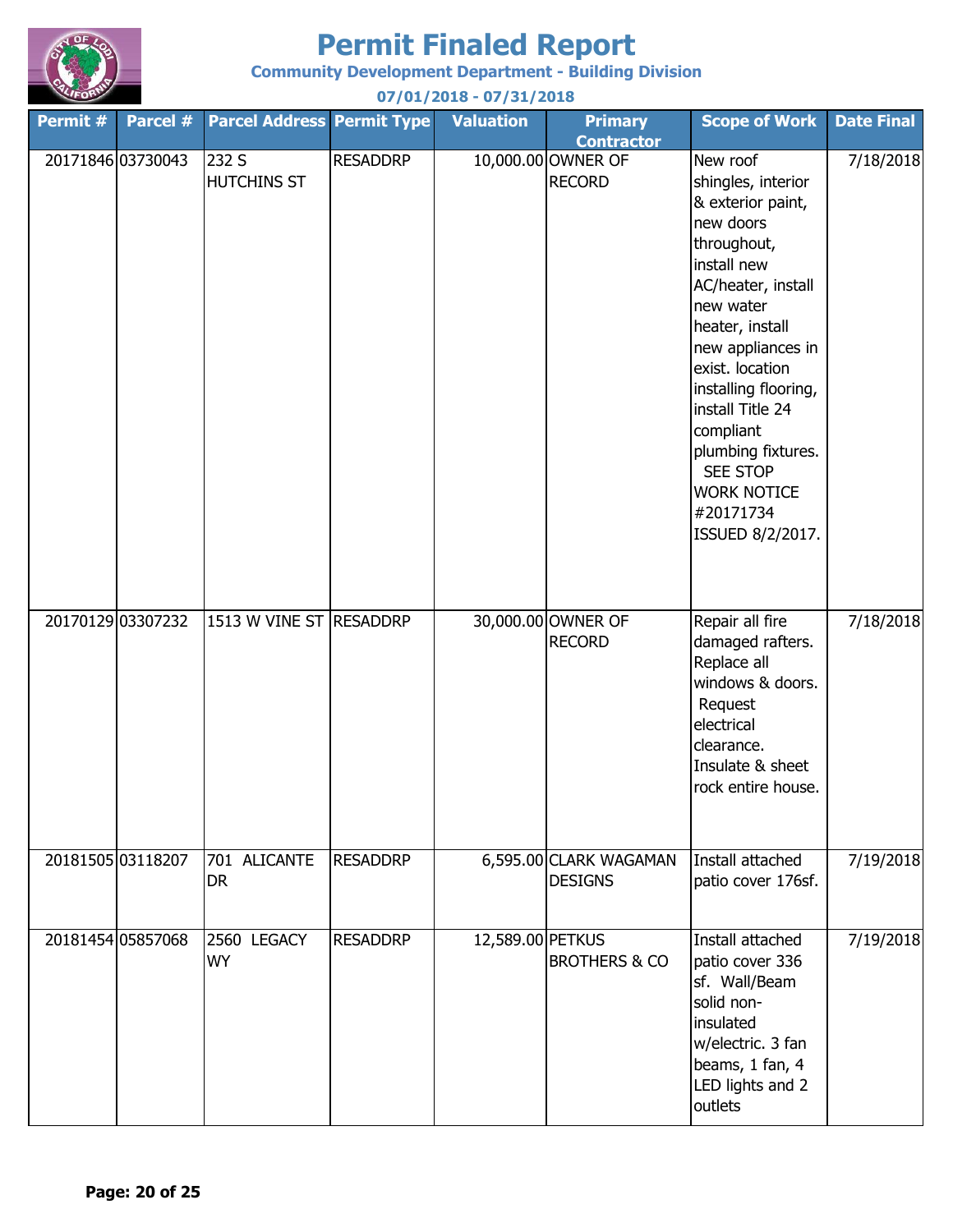

**Community Development Department - Building Division 07/01/2018 - 07/31/2018**

**Permit # Parcel # Permit Type Valuation Primary Parcel Address Contractor Scope of Work Date Final** 20180413 04110011 221 FIRST ST RESADDRP | 50,000.00 OWNER OF RECORD Rehab of (E) single family dwelling family dwelling - New A/C, new master bathroom from extra hallway (no new SF) , Upgrade 100 amp panel to 200 amp (same location). 7/19/2018 20181475 02918025 2408 W RESADDRP 4,000.00 JOHN DOS REIS **CONSTRUCTION** Remodel hall bath. Replace shower valve, install tub with 3 sided acryllic wall surround. Install vanity, replace sink in existing location. Install new toilet in same location 7/23/2018 20171932 03712010 RESADDRP 10,000.00 CABEBE CONSTRUCTION, INC. Install new 216 sq ft patio cover and move existing service panel. 7/24/2018 20181285|03324025 | 512 NEVINS DR | RESADDRP | 50,000.00 BRAD POSER | Kitchen remodel. New cabinets ,can lighting, appliances and floor. 7/26/2018 20181673|06027015 |712 MCCOY CT |RESADDRP | 2,000.00|JAMES E WILLIAMS & SON INC Apartment Bldg. Located at Unit #69. Dry-rot repairs to exterior trim at front entryway. 7/26/2018 20181802 02933061 RESADDRP 2,100.00 MANDAL **CONSTRUCTION** SERVICES, INC. Replace 1 patio door slider like for like. 7/27/2018 2549 CANDLEWOOD DR 221 FIRST ST 2408 W ALADDIN WY 627 HOLLY DR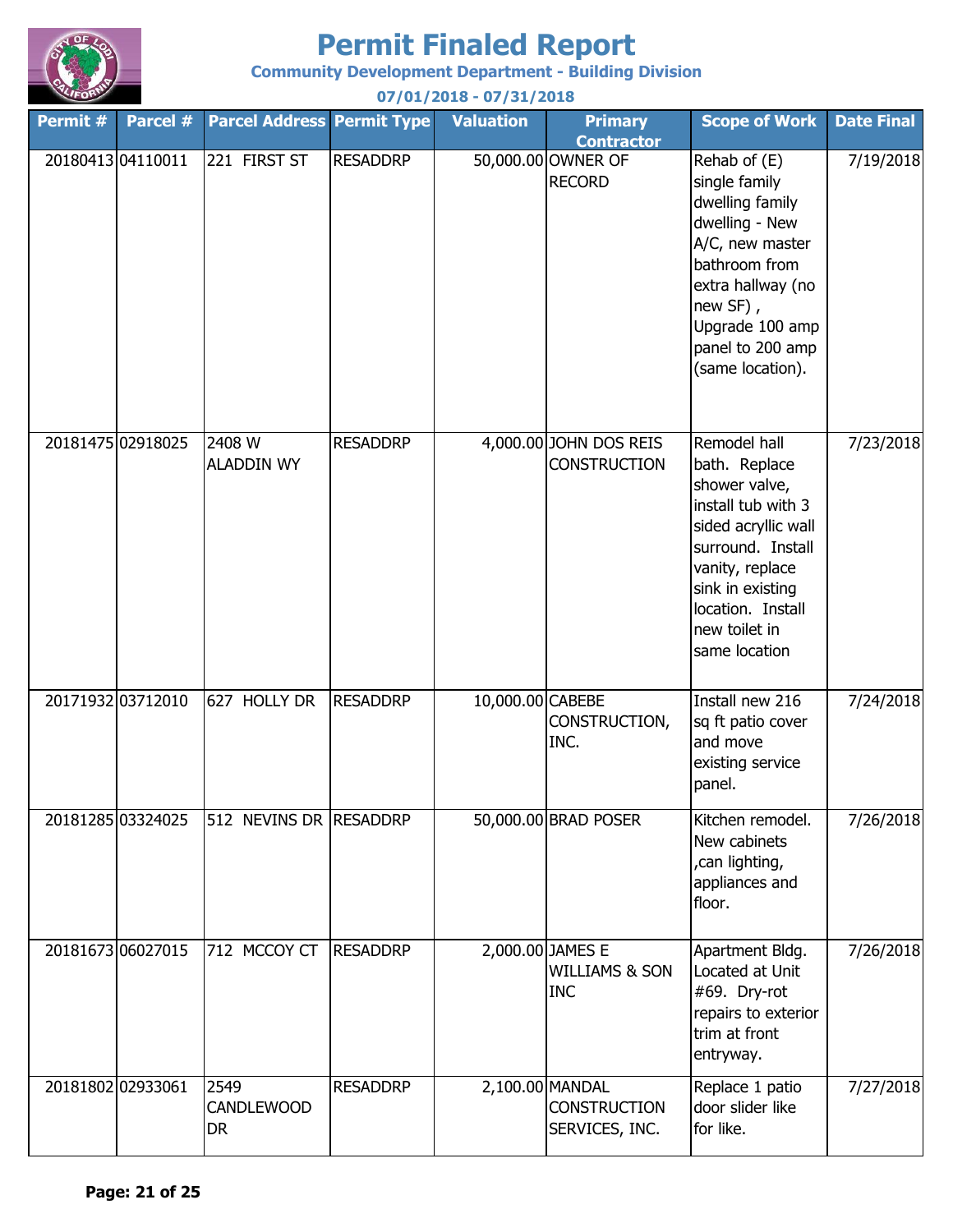

**Community Development Department - Building Division**

| Permit # | Parcel #          | <b>Parcel Address Permit Type</b>    |                 | <b>Valuation</b> | <b>Primary</b><br><b>Contractor</b>                                                      | <b>Scope of Work</b>                                                                         | <b>Date Final</b> |
|----------|-------------------|--------------------------------------|-----------------|------------------|------------------------------------------------------------------------------------------|----------------------------------------------------------------------------------------------|-------------------|
|          | 20181848 04734127 | 317 E EDEN ST                        | <b>RESADDRP</b> |                  | 800.00 OWNER OF<br><b>RECORD</b>                                                         | Move gas water<br>heater in the<br>basement over 4'<br>in order to strap<br>it to the posts. | 7/27/2018         |
|          | 20181468 03703018 | 221 N ORANGE<br>AV                   | <b>RESADDRP</b> |                  | 5,752.00 RIVER CITY<br>WINDOW & DOOR<br>INC, DBA<br><b>RENEWAL BY</b><br><b>ANDERSEN</b> | Replace 3<br>windows like for<br>like.                                                       | 7/30/2018         |
|          | 2018180306036074  | 2250<br><b>SCARBOROUGH</b><br>#33 DR | <b>RESADDRP</b> |                  | 1,450.00 MANDAL<br><b>CONSTRUCTION</b><br>SERVICES, INC.                                 | Located at unit<br>#33. Replace 1<br>patio door slider<br>like for like.                     | 7/30/2018         |
|          | 20181685 04119008 | 627 N SCHOOL<br><b>ST</b>            | <b>RESADDRP</b> |                  | 7,800.00 FIRST CLASS<br><b>MECHANICAL</b>                                                | New cut-in HVAC<br>system.                                                                   | 7/31/2018         |
|          | 20180596 04110011 | 221 FIRST ST                         | <b>RESGARCP</b> |                  | 23,000.00 OWNER OF<br><b>RECORD</b>                                                      | New detached 2-<br>car garage                                                                | 7/23/2018         |
|          | 2017306105869043  | 3121 OLYMPIC<br>AV                   | <b>SFDDTACH</b> |                  | 258,189.00 FCB HOMES                                                                     | <b>New Single</b><br>Family Dwelling 4<br>bedroom 2437 sq<br>ft MP4B                         | 7/5/2018          |
|          | 2017306205869044  | 3115 OLYMPIC<br>AV                   | <b>SFDDTACH</b> |                  | 186,153.00 FCB HOMES                                                                     | New single Family<br>Dwelling 3<br>bedroom 2189 sq<br>ft MP1A                                | 7/5/2018          |
|          | 20173063 05869045 | 3109 OLYMPIC<br>AV                   | <b>SFDDTACH</b> |                  | 186,108.00 FCB HOMES                                                                     | New Single<br>Family Dwelling 3<br>bedroom 2189 sq<br>ft MP1C                                | 7/11/2018         |
|          | 20180321 05869014 | 3119 ADRIANA<br>LN                   | <b>SFDDTACH</b> |                  | 186,108.00 FCB HOMES                                                                     | New Single<br>Family Dwelling -<br>3 bedroom -<br>2189 sq ft - MP1A                          | 7/11/2018         |
|          | 20163157 02954018 | 175 LANDMARK SFDDTACH<br>LN          |                 |                  | 293,788.00 FCB HOMES                                                                     | New Single<br>Family Dwelling 3<br>bedroom 3418 sq<br>ft MP402A                              | 7/12/2018         |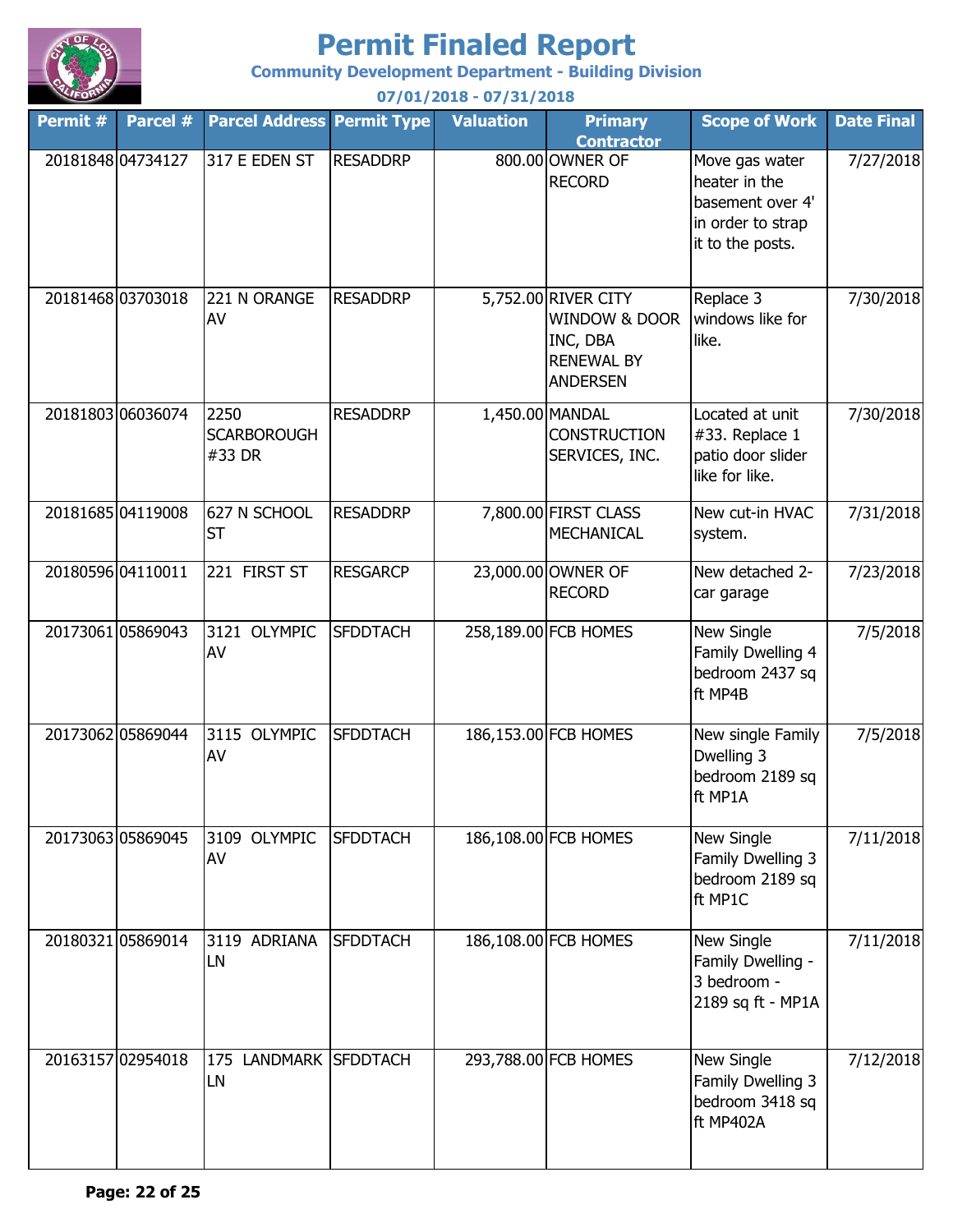

**Community Development Department - Building Division**

**Permit # Parcel # Permit Type Valuation Primary Parcel Address Contractor Scope of Work Date Final 07/01/2018 - 07/31/2018** 20180322 05869015 3113 ADRIANA SFDDTACH 186,108.00 FCB HOMES New Single Family Dwelling, 3 bedroom, 2189 sq ft MP1C 7/16/2018 20180323 05869016 3107 ADRIANA SFDDTACH 258,189.00 FCB HOMES New Single Family Dwelling, 3 bedroom, 2957 sq ft MP4B 7/16/2018 20180324 05869038 3120 ADRIANA SFDDTACH 202,935.00 FCB HOMES New Single Family Dwelling 3 bedroom 2354 sq ft MP2B 7/18/2018 20180326 05869039 3126 ADRIANA SFDDTACH 204,828.00 FCB HOMES New Single Family Dwelling 4 bedroom 2369 sq ft MP3B 7/23/2018 20163125|02954026 |241 LANDMARK |SFDDTACH | 327,259.00 FCB HOMES | New Single Family Dwelling 3 bedroom 3788 sq ft MP205C 7/25/2018 20163159 02954021 201 LANDMARK SFDDTACH 234,461.00 FCB HOMES New Single Family Dwelling 3 bedroom 2695 sq ft MP203A 7/27/2018 20180327 05869042 3127 OLYMPIC SFDDTACH 186,153.00 FCB HOMES New Single Family Dwelling 3 bedroom 2189 sq ft MP1C 7/27/2018 20181382 05803026 1515 LOWER SIGN 10,000.00 CITY SIGNS TInstall 3 illuminated Verizon wall signs 7/5/2018 20181077 03710024 210 N HAM LN SIGN 1,000.00 J & B **CONSTRUCTION** Suite 1000 - Install (2) illuminated wall signs - Massage Envy 7/26/2018 1515 LOWER SACRAMENT RD 210 N HAM LN 3120 ADRIANA LN 3126 ADRIANA LN LN 201 LANDMARK LN 3127 OLYMPIC AV 3113 ADRIANA LN 3107 ADRIANA LN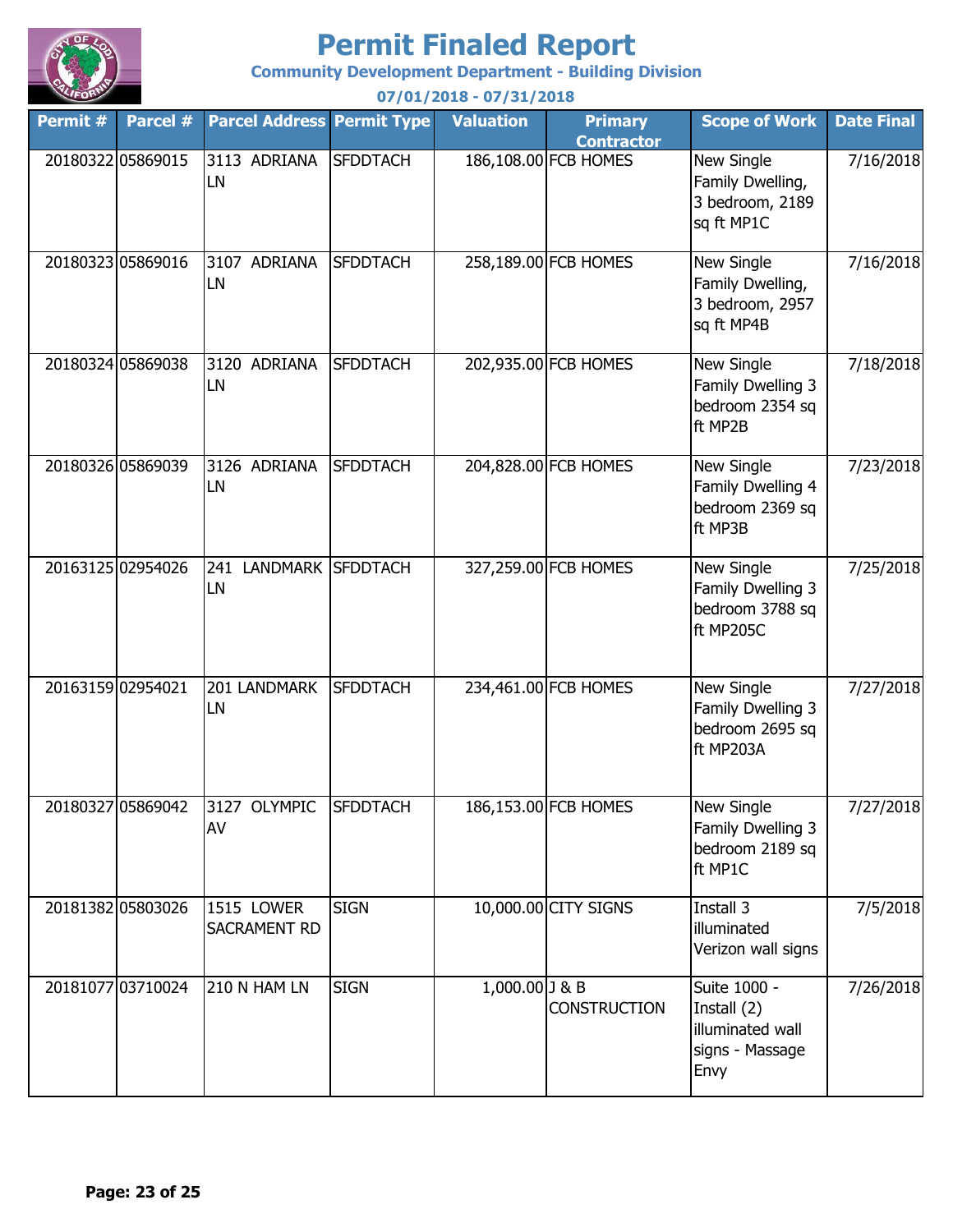

**Community Development Department - Building Division**

| Permit # | Parcel #          | <b>Parcel Address Permit Type</b>          |                 | <b>Valuation</b>      | <b>Primary</b><br><b>Contractor</b>         | <b>Scope of Work</b>                                                                                                                                                                                                    | <b>Date Final</b> |
|----------|-------------------|--------------------------------------------|-----------------|-----------------------|---------------------------------------------|-------------------------------------------------------------------------------------------------------------------------------------------------------------------------------------------------------------------------|-------------------|
|          | 20171935 05866009 | 2681<br><b>REYNOLDS</b><br><b>RANCH PK</b> | <b>SITEPREP</b> | 1,336,172.00 OWNER OF | <b>RECORD</b>                               | Located at 250 E.<br>Harney Lane; On<br>site grading,<br>utility and site<br>improvements<br>Reynolds Ranch<br>Phase 3A, Major<br>1. Site lighting<br>and EVSE<br>raceways to be<br>submitted under<br>separate permit. | 7/26/2018         |
|          | 20180127 05866009 | 2681<br><b>REYNOLDS</b><br><b>RANCH PK</b> | <b>SITEPREP</b> |                       | 516,304.00 OWNER OF<br><b>RECORD</b>        | @250 E. Harney<br>Lane - Reynolds<br>Ranch Phase 3A -<br>Onsite lighting &<br>electrical,<br>landscaping &<br>irrigation, and<br>screen wall along<br>the west<br>boundary of the<br>site.                              | 7/26/2018         |
|          | 20181079 03707309 | 135 S ORANGE<br>AV                         | <b>SWIMPOOL</b> |                       | 5,000.00 CUSTOM POOL<br><b>REMODELING</b>   | Replaster pool<br>and install UGB<br>channel drains                                                                                                                                                                     | 7/9/2018          |
|          | 20180385 02907002 | 2445<br>YOSEMITE DR                        | <b>SWIMPOOL</b> |                       | 41,000.00 BURKETT'S POOL<br>PLASTERING INC. | Refurbish existing<br>pool: re-plaster<br>& tile, change out<br>equipment, add<br>safety features<br>and Raised Block<br>wall with water<br>features along<br>back edge of pool.                                        | 7/9/2018          |
|          | 20180429 06255034 | 1852 DOVE CT                               | <b>SWIMPOOL</b> |                       | 19,200.00 IN THE WATER<br>DBA SWAN POOLS    | Inground gunite<br>swimming pool                                                                                                                                                                                        | 7/11/2018         |